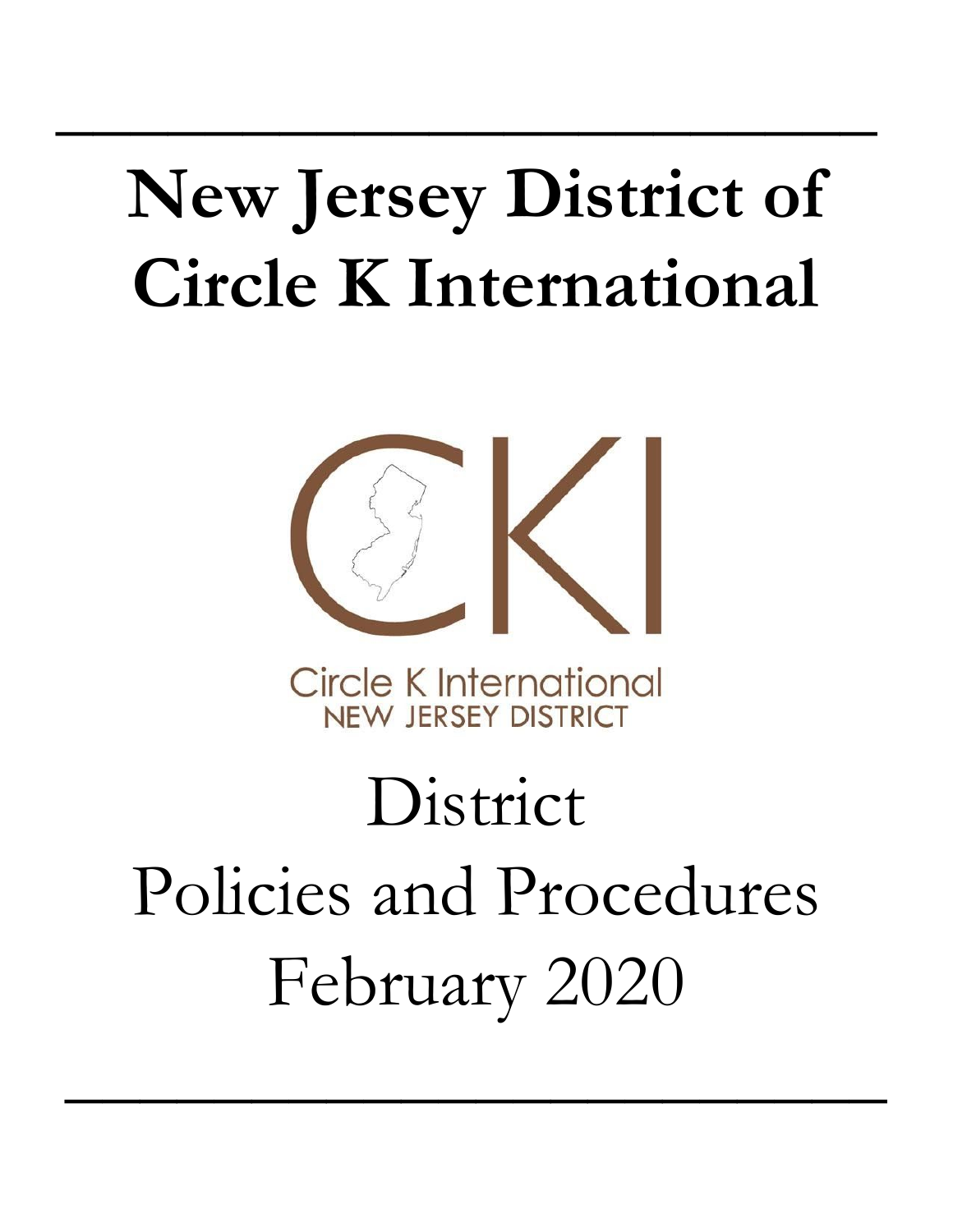# **NEW JERSEY DISTRICT OF CIRCLE K INTERNATIONAL NEW JERSEY CIRCLE K POLICIES AND PROCEDURES**

The New Jersey District CKI Board of Officers establishes these Policies and Procedures for the New Jersey District of Circle K International.

We do this desiring to order and better coordinate the activities of our District between ourselves, our clubs, and our society, whom we have pledged to serve.

We recognize and encourage positive change for our organization, and we have designed these Policies and Procedures to facilitate the process of positive change as well as the process of positive action. We have combined here all the intrinsic laws, save only the District Bylaws, International Bylaws and Policy Code to which we bind ourselves.

We hope that as new responsibilities, new authorities, and new horizons for CKI are brought forth, they will be discussed and debated and the best of these made policy and stated succinctly herein for all to see.

We have dedicated ourselves to the idea that clarity and specificity of operation is an integral part of our ability to function successfully. We hope that as new policy is formulated, the responsibility for its enactment is made clear and absolute.

It is to achieve these hopes and aspirations that we form this, the Policies and Procedures of the New Jersey District of Circle K International.

> Pledged and Affirmed, Board of Officers, New Jersey District Circle K

#### **SECTION A: GENERAL PROVISIONS**

- 1. All Policies of the New Jersey District Board shall be contained in these Policies and Procedures. These Policies and Procedures shall in no way void or nullify any part of the Circle K International Constitution and/or Bylaws or the New Jersey District Bylaws.
- 2. These Policies and Procedures, hereafter referred to as Policies, and any revisions made to it in the future by the Circle K District Board will not become effective until approved by the District Board of Trustees of the New Jersey District of Kiwanis International.
- 3. These Policies and Procedures supersede and make null and void any and all previous Policies and Rules adopted by the District Board.
- 4. A current copy of these Policies and Procedures shall be maintained by the District Governor, District Secretary, District Administrator, and the Laws, Regulations, and Awards Chairperson.
- 5. The Circle K District Governor, District Administrator, and Laws, Regulations, and Awards Chairperson shall share responsibility for adherence to the Policies and Procedures.
- 6. The District Board of Officers shall receive revised copies of these Policies within thirty (30) days of any revision. Current copies of these Policies shall be made available, on an annual basis to all clubs in the New Jersey District.
- 7. These Policies and Procedures shall be reviewed each year by the District Board of Officers. After this review, the Board of Officers shall adopt these Policies and Procedures with any necessary revisions.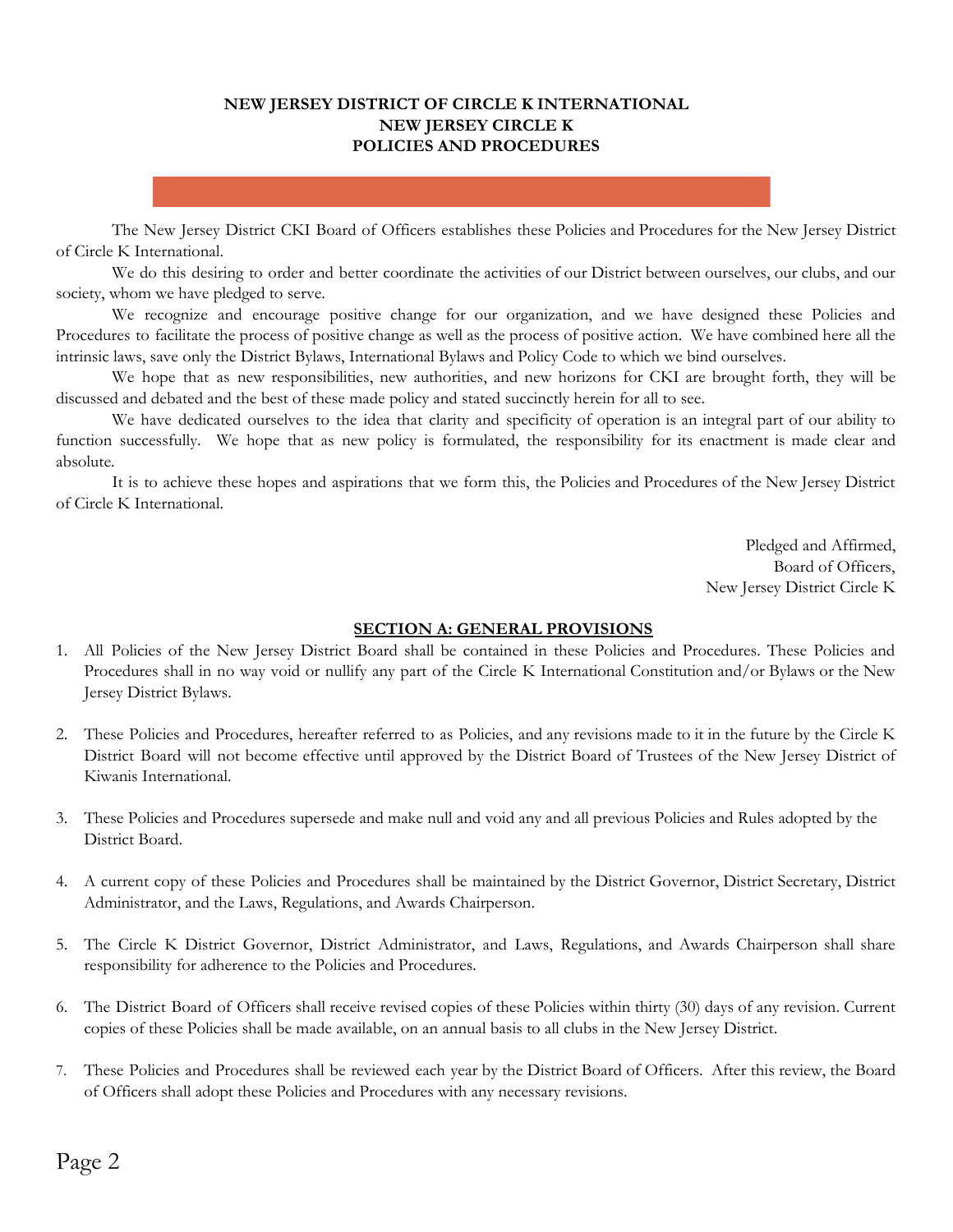8. The Policies and Procedures of the New Jersey District of Circle K International, upon approval of the New Jersey Kiwanis board of Trustees, may be amended, suspended, or adopted at any Special or Regular meeting without previous notice by a two-thirds (2/3) majority vote or quorum.

# **SECTION B: DISTRICT BOARD OF OFFICERS**

No vouchers for reimbursement shall be signed off on by the District Treasurer and Financial Counselor, unless all monthly reports have been turned in.

Duties of Officers:

#### A) **GOVERNOR**

- 1. The District Governor shall perform those duties as prescribed in Article V, Section 3 of the New Jersey District Bylaws.
- 2. Shall be the chief executive officer of the District.
- 3. Shall preside at the annual New Jersey District Convention and all meetings of the Board of Officers, and serve as a non-voting ex-officio member on all District Committees. On all voting questions of the Board of Officers, the Governor shall only vote in case of tie.
- 4. Shall attend the New Jersey District CKI Convention, the Circle K International Convention, the Kiwanis District Convention, Governor's and Administrator's Training Conference, Kiwanis Mid-Winter Conference, the Key Club District Convention, and all duly called meetings of the Key Club and Kiwanis District Board of Officers if these events do not conflict with other mandatory CKI events.
- 5. Shall work with the District CKI Administrator and Lieutenant Governors on building new clubs and rebuilding inactive clubs and also work to increase the quality and number of service projects and the membership in the District.
- 6. Shall work with the District Treasurer and District CKI Financial Counselor in preparing the annual budget and the District Convention Budget.
- 7. Shall make appointments to committee positions, as defined in the Bylaws of the New Jersey District.
- 8. Shall make as many club visitations and Divisional meetings as possible, but no less than one (1) visit to each club per year.
- 9. Shall be responsible for the leadership training of all district and club officers.
- 10. Shall insure that other District Officers are satisfactorily performing their assigned duties with special emphasis on reporting, record keeping, and accounting of funds.
- 11. Shall communicate with the Board of Officers, the counseling International Officer, and the Circle K International Administrator to keep them fully informed of District Activities.
- 12. Shall insure that plans for the District Convention are performed and executed.
- 13. Shall work closely with the District CKI Administrator and his/her appointed representatives, the Key Club District Governor, the Kiwanis District Governor and his/her appointed representatives.
- 14. Shall submit a monthly report as directed by Circle K International.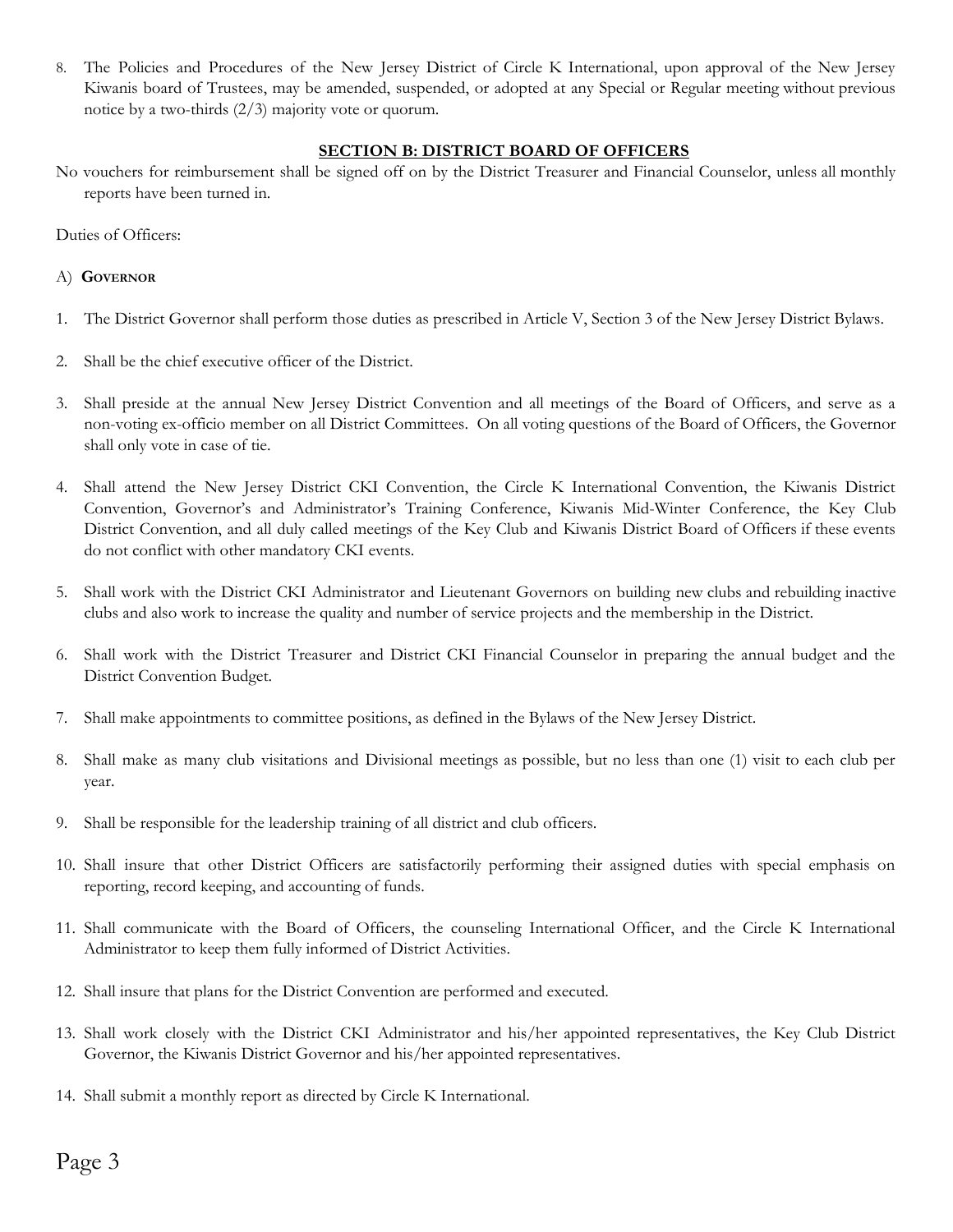- 15. Shall maintain a set of files on past District activities which will be passed on to the next administration.
- 16. Shall brief the incoming Governor on the duties of the office.
- 17. Shall publish a monthly newsletter or memo to the District Board of Officers, Club Presidents, and all others that he/she deems appropriate on the state of the District, important plans, and other pertinent information.
- 18. Shall prepare the agenda of meetings of the District Board of Officers. It should be distributed to all clubs and the district board, at least two weeks of the scheduled meeting.
- 19. Shall provide copies of all official correspondence to the District Secretary, counseling International Representative and the District Administrator as per **Section F, Item 1** of these Policies and Procedures.

#### B) **SECRETARY**

- 1. The District Secretary shall perform those duties as prescribed in Article V, Section 3 of the New Jersey District Bylaws.
- 2. Shall keep all records of the District Convention and the minutes of the Board of Officers' meetings.
- 3. Shall notify each member of the Board of Officers, the Kiwanis Governor, the CKI District Administrator, committee members, and the presidents of all CKI clubs in the New Jersey District of the time, place (including directions), and the date of all meetings of the Board of Officers not less than thirty (30) days prior to each meeting.
- 4. Shall compile a District Directory containing the names, addresses, and telephone numbers, and e-mail addresses of all District and club officers. There shall be three (3) editions, summer, fall, and spring, containing all appropriate information. In addition, shall within two (2) weeks of the first Board meeting compile a temporary directory of addresses and phone numbers, and e-mail addresses of the newly elected members of the Board of Officers. The Directory shall be forwarded to Club Presidents, the District Board of Officers, International Representative, and appropriate Key Club and Kiwanis members. The Summer Directory should be distributed by May 1, the Fall Directory should be distributed by October 1, and the Spring Directory should be distributed by February 1. Any changes in the Directory will be sent to the above mentioned individuals as soon as possible.
- 5. Shall within fourteen (14) days after any special or regular meeting of the Board of Officers, make a report of the proceedings of the meeting, comprising a complete synopsis of all actions taken, and shall distribute said report to the members of the Board of Officers, the CKI District Administrator, the International Administrator, the International Representative, the Kiwanis District Governor, and the presidents of the clubs in the district
- 6. Shall submit a written report at all Board meetings, unless otherwise directed.
- 7. Shall establish, with the Governor, a District mailing list to be used when sending out information, notices, and agendas.
- 8. Shall send appropriate materials (i.e. Monthly Report Forms, Board Minutes, etc.) to Club Presidents of newly chartered clubs as soon as possible after notification of charter from Circle K International.
- 9. Shall attend all duly called meetings of the Board of Officers, District Convention, and International Convention, unless otherwise excused.
- 10. Shall assist the Governor with District functions as required and perform such other duties as may be authorized by the Governor and Board of Officers.
- 11. Shall maintain effective communication between the District, clubs, and members.

Page 4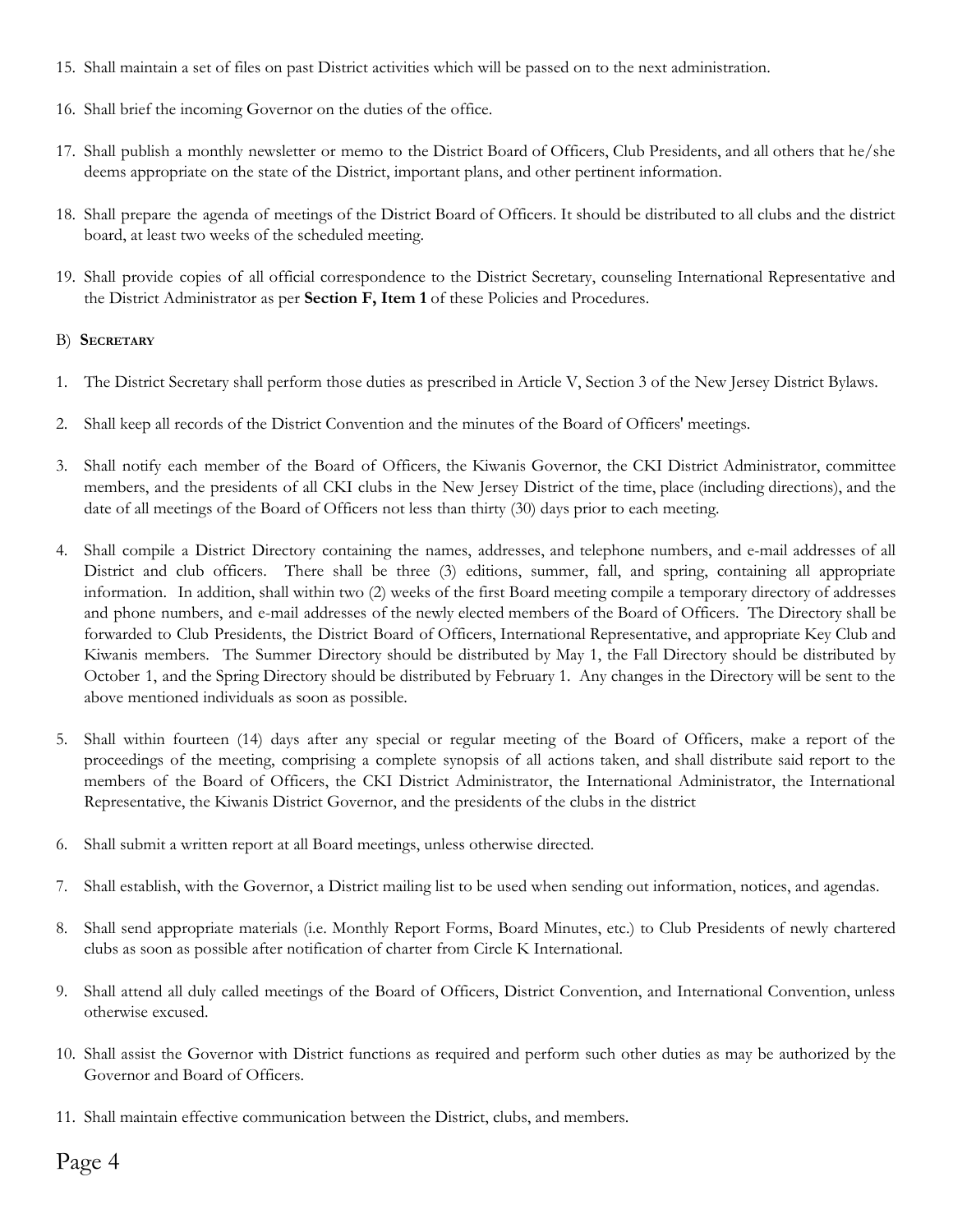- 12. Shall maintain accurate and complete files on District activities and transfer them to the incoming Secretary, and brief the incoming Secretary on the duties of the office.
- 13. Shall publish a minimum of five (5) newsletters or memos including a club monthly report tally, other information pertinent to Club Secretaries.
- 14. Shall receive the appropriate copy of each club's monthly report by the fifth (5th) day of the following month, shall keep a monthly report score card indicating whether the report is on time, not received, or delinquent, and shall advise each club on its status.
- 15. Shall utilize district technology whenever possible, minimize costs of all other activities, and avoid unnecessary spending.
- 16. Shall at least sixty (60) days prior to Convention solicit resolutions and proposed Bylaws amendments from District members and shall give written notice to all chartered clubs of any resolutions or amendments at least thirty (30) days prior to Convention.
- 17. Shall, with the Laws, Regulations, and Awards Committee Chair, be responsible for the maintenance of the District Bylaws and these Policies and Procedures and shall keep the District Board and the clubs informed of any approved Bylaws amendments and of amendments to these Policies and Procedures.
- 18. Shall submit a monthly report by the tenth  $(10<sup>th</sup>)$  day of each month to the Governor, detailing all incoming and outgoing correspondence and phone calls, official visits, monthly report and service hour tally.
- 19. Shall copy any official correspondence, newsletters, and any other official paperwork to the Governor, International Representative, International Vice President, and District Administrator as per **Section F**, **Item 1** of this Policy Code.

# C) **TREASURER**

1. The District Treasurer shall perform those duties as prescribed in Article V, Section 3 of the New Jersey District Bylaws.

- 2. Shall submit a written report at all Board meetings, unless otherwise directed.
- 3. Shall attend all duly called meetings of the Board of Officers, District Convention, and International Convention, unless otherwise excused.
- 4. Shall assist the Governor with District functions as required and perform such other duties as may be authorized by the Governor and Board of Officers.
- 5. Shall maintain effective communication between the District, clubs, and members.
- 6. Shall maintain accurate and complete files on District activities and transfer them to the incoming Treasurer, and brief the incoming Treasurer on the duties of the office.
- 7. Shall publish a minimum of five (5) newsletters or memos including financial matters, such as payment of dues and membership growth program status, to all Club Treasurers to strengthen dues payments and provide as a check of all official club memberships. A financial review of District expenditures should also be included.
- 8. Shall receive the appropriate copy of each club's monthly report by the fifth (5th) day of the following month.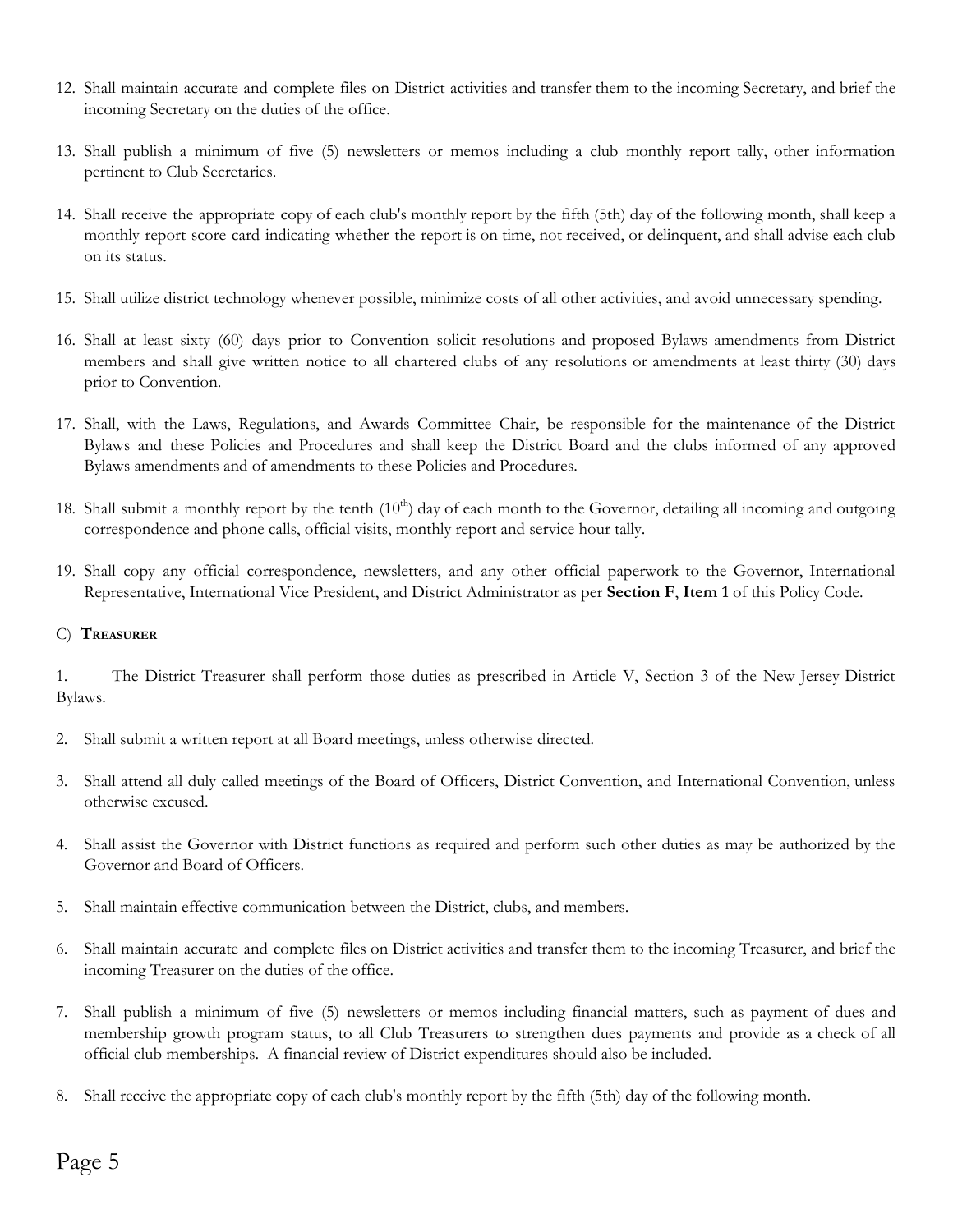- 9. Shall utilize district technology whenever possible, minimize costs of all other activities, and avoid unnecessary spending.
- 10. Shall serve as financial advisor of the District, keeping all appropriate records.
- 11. Shall issue a call for District dues, advising all clubs where to send payments and membership report forms.
- 12. Shall submit a written report reflecting the District income and expenditures and the dues status of member clubs at meetings of the Board of Officers, the District Convention, and at such other times as the Board of Officers or District Administrator shall require.
- 13. Shall develop and promote programs for dues incentive.
- 14. Shall maintain, along with the Financial Counselor, a copy of the District accounts and books, at all times open to the inspection of the Board of Officers, the District Administrator, and any authorized auditor.
- 15. Shall assist the Governor and District Administrator in preparing the annual District budget, the Convention budget, and any other necessary budgets.
- 16. Following the end of the administrative year, but before May 1, the Immediate Past Treasurer shall assist the Financial Counselor in compiling a complete financial report of the administrative year detailing income, expenditures, budgets, and other pertinent information. The report shall be submitted to the old and new Boards of Officers, the District Administrator, and the Kiwanis District Board. At this time, the books shall be deemed closed for the administrative year.
- 17. The District dues, Convention receipts, and other funds shall be kept in appropriate checking and savings accounts under the name "New Jersey District Circle K". Only the District Treasurer or the District Governor, and the District Administrator or Financial Counselor shall authorize withdrawals. The above named officials shall see to the updating of all bank signature cards;
- 18. Shall make copies of all checks prior to depositing and keep in order with deposit slips in preparation for end of the year internally auditing.
- 19. Shall submit a monthly report by the tenth  $(10<sup>th</sup>)$  day of each month to the Governor, including information on clubs that have paid dues, updated dues status for the district and International, budget updates, and any questions or concerns that are pertinent.
- 20. Shall copy any official correspondence, newsletters, and any other official paperwork to the Governor, International Representative, and District Administrator as per **Section F**, **Item 1** of these Policies and Procedures.

# **D) EDITOR**

- 1. The District Editor shall perform those duties as prescribed in Article V, Section 3 of the New Jersey District Bylaws.
- 2. Shall publish a minimum of five (5) issues of the *Cirkling*, which shall be the official newsletter of the New Jersey District, using the sample topic schedule as follows:
	- a) Getting Ready for International Convention
	- b) Membership Recruitment and Retention and INSIGHT Promotion
	- c) INSIGHT Recap
	- d) Getting Ready for District Convention
	- e) District Convention Issue
- 3. Shall attend all duly called meetings of the Board of Officers, District Convention, and International Convention, unless otherwise excused.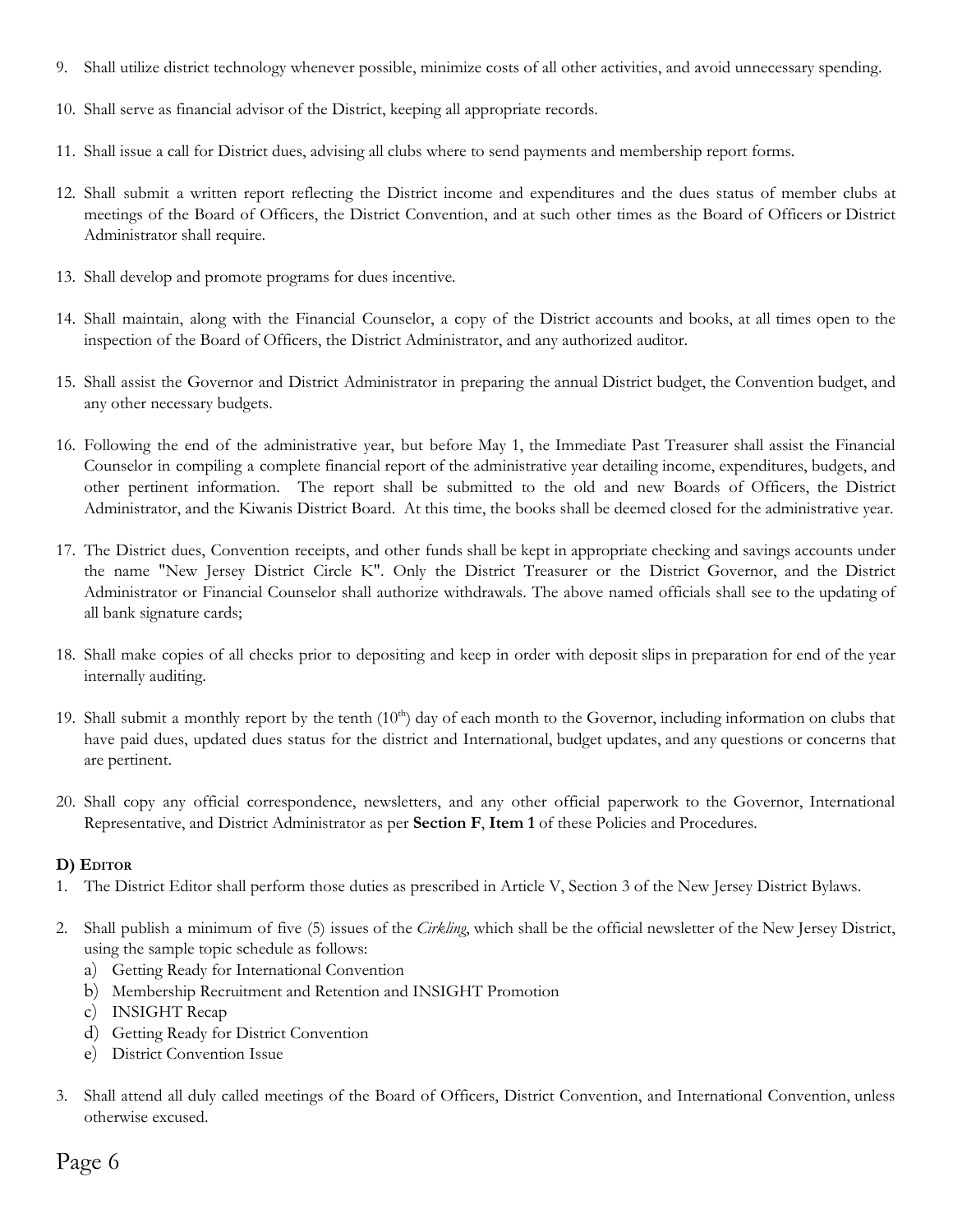- 4. Shall maintain proper files, transfer them to the new Editor, and brief the new Editor on the duties of the office.
- 5. Shall insure that the *Cirkling* is an informative newsletter directed at the members of the District. It should consist of articles on club projects, the Kiwanis-Family, upcoming District and International events, and member education and shall contain a calendar of events for the District.
- 6. Shall inform all clubs of deadlines to submit articles and all procedures involved for submitting articles for publication in the *Cirkling.*
- 7. Shall distribute to all clubs sufficient copies of the *Cirkling* for their members. The July/August issue shall be sent to each club's board of officers and not to all members. Also, the Board of Officers, the Kiwanis District Governor, the Kiwanis District Secretary, Kiwanis District Treasurer, the Key Club District Governor, Key Club District Secretary, the International Representative, and anyone else directed by the Governor shall receive a copy.
- 8. Shall submit, on a regular basis, articles to the *KIWANIAN*, the official publication of the New Jersey District Kiwanis, and the *Jersey Key*, the official publication of the New Jersey District Key Clubs.
- 9. Shall utilize the district technology whenever possible and minimize costs of distribution by using the cheapest available postage rates.
- 10. Shall copy any correspondence, newsletters, and any other official paperwork to the Governor, Secretary, International Representative, and District Administrator as per **Section F**, **Item 1** of these policies and procedures.
- 11. Shall submit a monthly report by the tenth  $(10<sup>th</sup>)$  day of the month to the Governor, report detailing all incoming and outgoing correspondence and phone calls, official visits, and any questions or concerns that are pertinent.

# **E) LIEUTENANT GOVERNOR**

- 1. There shall be one (1) lieutenant governor for each of the established Divisions of the New Jersey District. In the event that no Lt. Governor is elected from a Division, the Board of Officers will seek a member to fill the vacancy. In the event that no one is found within a reasonable amount of time to fill the vacancy, appropriate measures will be taken by the board of officers.
- 2. Shall assist the Governor in the work of the District within the Division.
- 3. Shall make at least three (3) official visits to each club within the Division.
- 4. Shall compile and maintain a complete list of club officers' names, addresses, and phone numbers, and submit them to the Governor, Secretary, Treasurer and Editor as called upon.
- 5. Shall submit a monthly report by the tenth day of each month to the Governor, and at other times as directed by the Governor or District Administrator.
- 6. Shall assist in the collection of District and International dues and dues invoice forms and shall receive a copy of the monthly report forms by the fifth day of each month and shall summarize these reports on his/her monthly report to be submitted to the Governor, by the tenth  $(10<sup>th</sup>)$  day of each month.
- 7. Shall establish communications with Kiwanis and Key Club District Officers within the Division through introductory letters and continuous contact.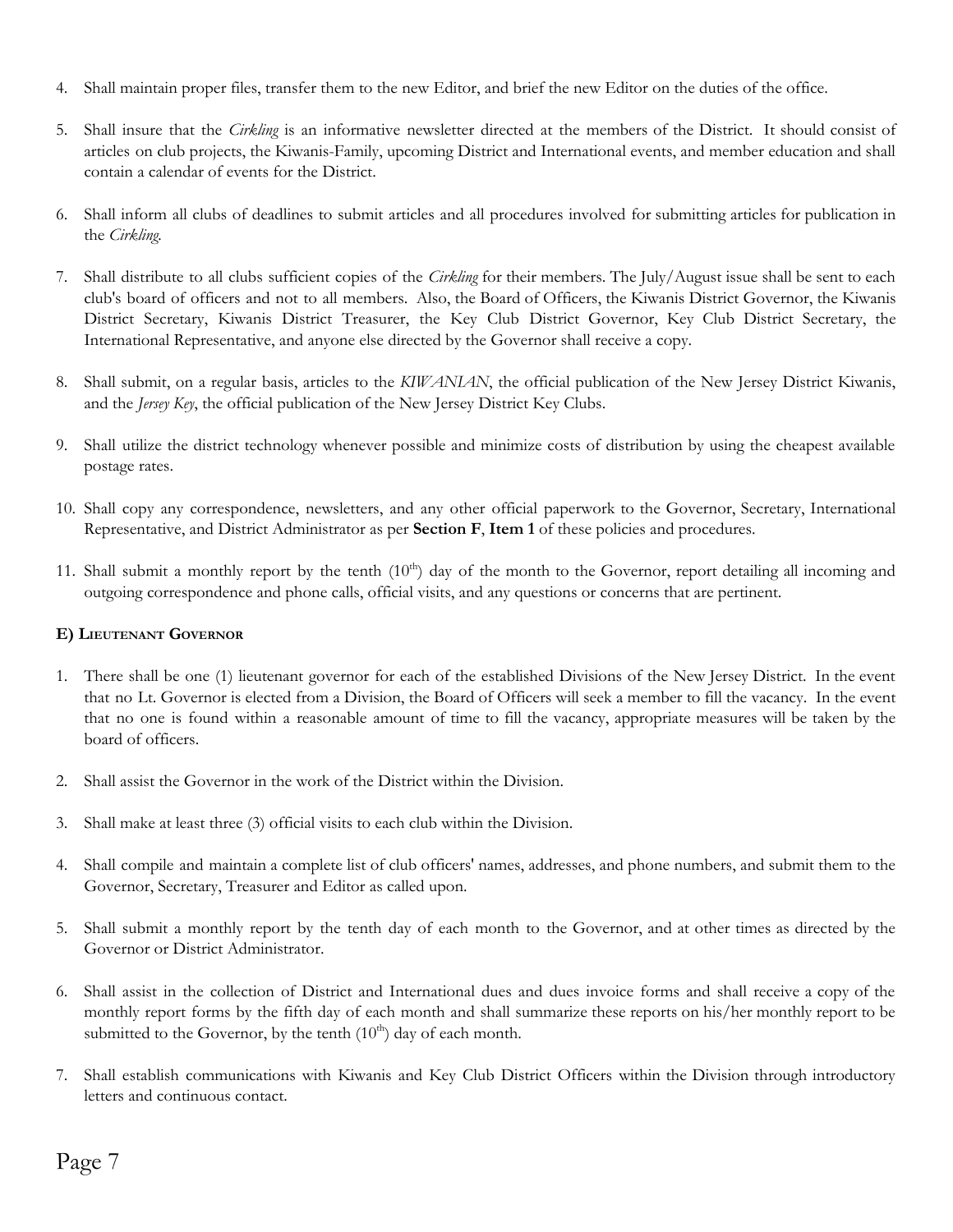- 8. Shall attempt to reactivate, with the help of Kiwanis and/or other CKI club(s), any inactive clubs in the Division.
- 9. Shall build as many new clubs as possible, with the assistance of Kiwanis and/or other CKI club(s), and shall maintain a current listing of new club possibilities.
- 10. Shall promote interclub meetings within the Division.
- 11. Shall hold a minimum of three (3) divisional events such as Presidents' Council Meetings and other divisional events as appropriate.
- 12. Shall assist the CKI club presidents when requested and keep them informed of all District and International functions.
- 13. Shall be responsible for the growth of membership, service, projects and CKI education within the Division.
- 14. Shall prepare material from the division for the *Cirkling*.
- 15. Shall attend all duly called meetings of the Board of Officers, District Convention, and International Convention.
- 16. Shall utilize the district technology whenever possible, minimize costs of all other activities, and avoid unnecessary spending.
- 17. Shall maintain proper files, transfer them to the new Lt. Governor, brief the new Lt. Governor on the duties of the office, and attend the District Officers' Training Conference of the new administration.
- 18. Shall copy any official correspondence, newsletters, and any other official paperwork to the Governor, Secretary, District Administrator, and Zone Administrator as per **Section F**, **Item 1** of these Policies and Procedures.

#### **SECTION C: THE DISTRICT COMMITTEES**

- Individuals and committees appointed by the Governor, and approved by a majority vote of the board of officers, to assist the administrative responsibilities of the District shall form the remainder of the Board of Trustees. The responsibilities of all committee chairpersons shall be clearly defined. Appointments to Board of Trustees positions shall expire at the end of the administrative year (except for the On-To-International Convention Chair) or at such times as the Governor determines that the responsibilities have been fulfilled.
- Committee Chairpersons shall attend any duly called meetings of the Board of Officers as requested by the Governor, the INSIGHT, Spring Officer Training Conference, and the District Convention, or submit a written report to their liaison for presentation. Committee Chairpersons are also encouraged to attend the International Convention.
- Applicants for committee chairperson appointments must be active members in good standing in a club of the District who, prior to appointment, have submitted written certification to the District Governor, which they will carry out the duties and responsibilities of such office.
- No Committee Chairpersons shall be authorized to mail any questionnaires, forms, reports, or manuals of any kind without the expressed approval of the Governor.
- All Committee Chairpersons shall file a monthly report with the District Governor. This report shall be sent to the appropriate individuals by the tenth  $(10<sup>th</sup>)$  day of each month.

The following shall be permanent standing committees of the Board of Trustees: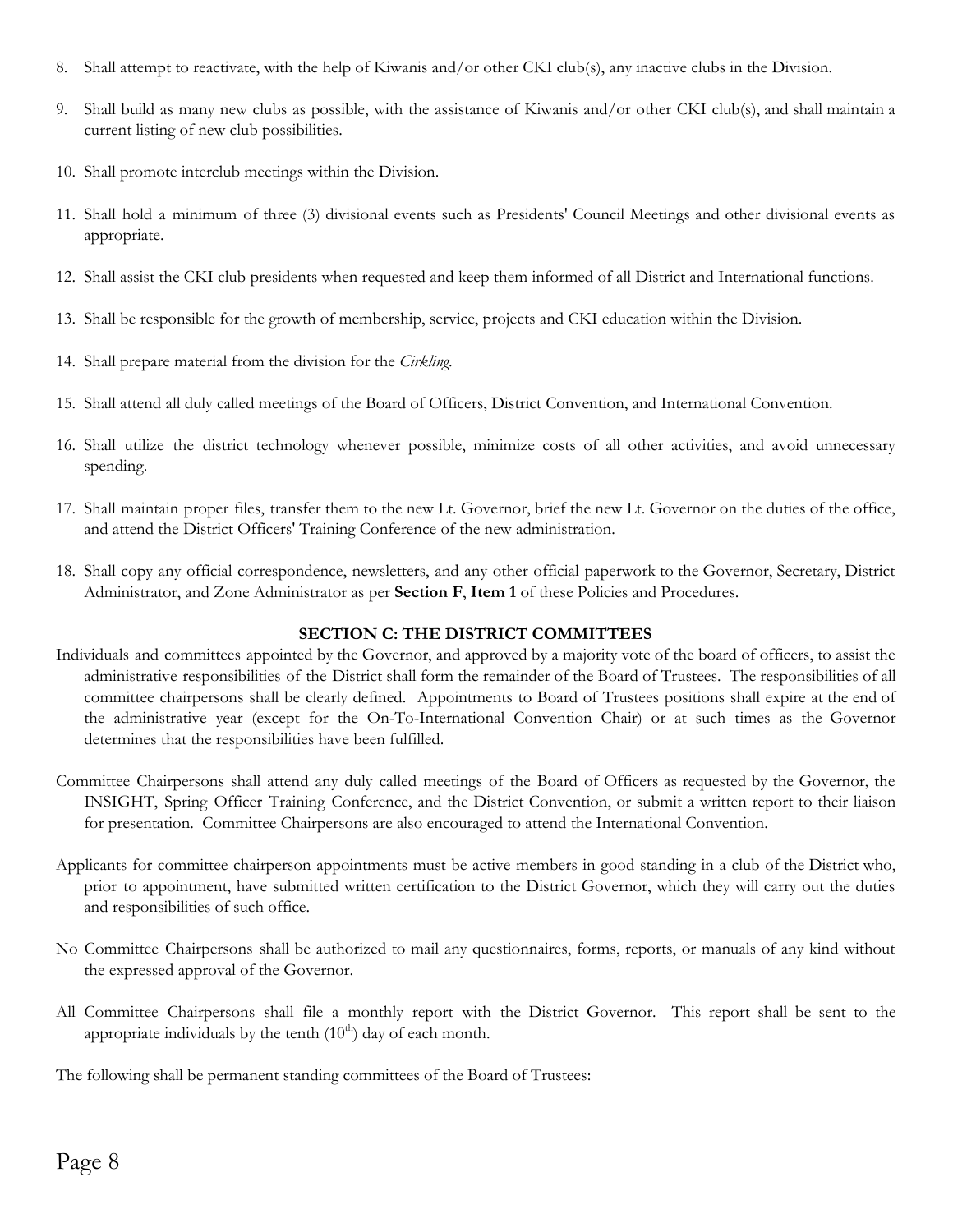- a) **Convention & Conferences Committee** Shall work with the Board of Officers in the planning of the INSIGHT, Spring Officer Training Conference, and District Convention.
- b) **Kiwanis-Family & Alumni Relations Committee** Shall promote interaction among Kiwanis Family clubs in the district on the club, divisional, and district levels. Shall be responsible for strengthening relations amongst the Kiwanis Family & New Jersey Circle K Alumni throughout the District by publicizing Kiwanis-Family events, implementing Kiwanis-Family programs and connecting with Alumni.
- c) **Service Committee** Shall promote the International Service Initiative, Tomorrow Fund, and District Project throughout the District and provide clubs with suggested projects. Shall promote the overall importance of service throughout the District and provide clubs with project ideas, including instruction on effective planning, promotion, and implementation of projects. Shall aid in the planning of service projects at District events, including INSIGHT, District Convention, and any other District events as directed by the Governor or Board of Officers. Shall also be responsible for planning and promoting District-wide projects and gathering results at the end of the administrative year.
- d) **Fundraising Committee-** Shall work with the Board of Officers in the raising and collecting funds and other monies to support the district's yearly budget.
- e) **Membership Development and Education Committee** Shall be responsible for the development, evaluation, and promotion of programs to assist clubs in the implementation of membership education, development, recruitment, and retention. Shall promote any International and regional conferences and events and be responsible for the development, evaluation, and promotion of programs and materials to assist clubs in the implementation of public relations techniques. Shall cooperate with all clubs in the district during their infancy to assist them in the education of members and sponsoring Kiwanis Clubs, in the planning of well-organized meetings, programs and projects, and the development of long range planning, and in the encouragement of involvement at the District and International level. Shall serve as a resource for all aspects of club operations, development, and growth, which are not adequately outlined or covered by training manuals, district officers, or committees.
- f) **Laws, Regulations, and Awards Committee -** With the aid of the Secretary, shall maintain these policies and procedures as well as the District Bylaws in conformity with the Policy Code and Bylaws of Circle K International and shall make recommendations to the Board of Officers for proposed amendments. It shall be responsible for the interpretation of these bylaws for action by the Board of Officers and for all matters affecting CKI on the District Level. It shall also review all club bylaws submitted for district approval, make revisions. Shall also maintain District Awards and appropriate judging materials and make any recommendations for changes to the Board of Officers. Shall submit all proposed amendments to this policy code and the District Bylaws to the Governor two (2) weeks before the board meeting.
- g) **Technology Committee –** Shall explore and implement new initiatives to ensure that the District web site is a useful resource to clubs and members, shall consistently update the district web site, assist clubs in the creation and maintenance of their own web sites, and implement any online initiatives by the Board of Officers.
- h) **Club Building and Revitalization Committee** Shall aid the Board of Officers in identifying potential new clubs within the district and building those new clubs. Shall also aid the Board of Officers in developing membership growth in any past due, suspended, and retained clubs.

The Governor may appoint other committees with the approval of the Circle K District Board.

The specific responsibilities of all standing committees of the Committee Chairpersons are set forth as service agreements.

# **SECTION D: BOARD MEETING POLICY**

- 1. A minimum of five (5) meetings of the Board of Officers during the administrative year are required. Meetings at the District Officers' Training Conference, during the summer, in the fall, at least one month prior to District Convention and at the District Convention are encouraged.
- 2. The Secretary shall notify, in consultation with the Governor, all District Board members, all Committee Chairpersons, the CKI Director, the Counseling International Officer, the Kiwanis District Executive Board members, the Kiwanis Committee Administrators, the Key Club Governor and Administrator, all District clubs, and anyone else deemed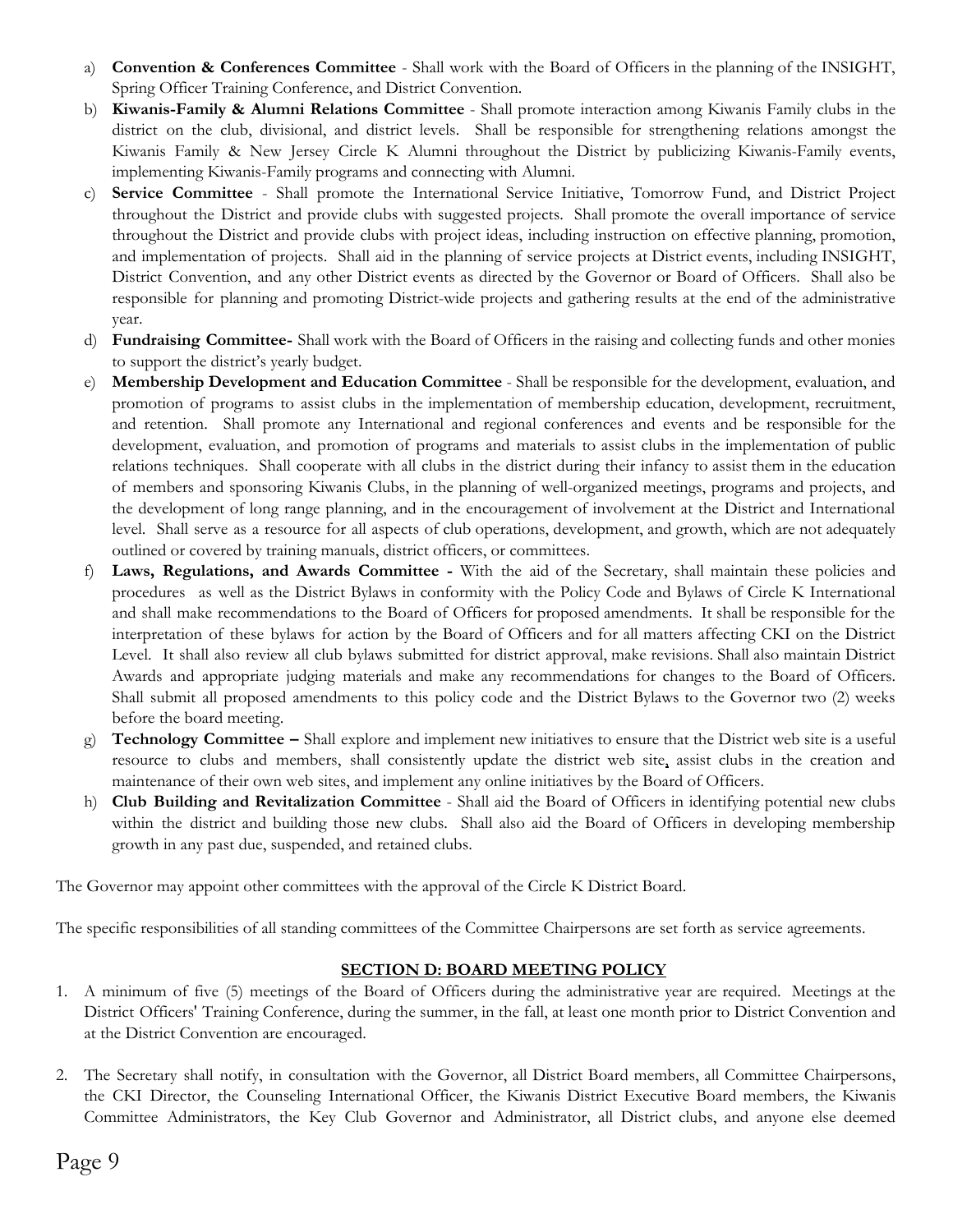appropriate as to the time, place (including directions), and date of all Board meetings at least thirty (30) days in advance of each meeting.

- 3. The District Administrator or designated person must be present at all official meetings of the Board of Officers.
- 4. Board reports forms shall be submitted at least two weeks in advance to the Governor and Secretary for publication in the Board book.
- 5. At the second called Board meeting missed by any district Board member, the member's file will be reviewed and appropriate action will be decided. The dismissal of a Board member requires a two-thirds  $(^2/3)$  vote of all voting members of the Board of Officers, in accordance with the New Jersey District Bylaws.

## **SECTION E: DISTRICT PUBLICATIONS**

Manuals explaining and detailing the various aspects of CKI and the New Jersey District shall be compiled as deemed necessary by the Board of Officers. The Board must approve the topic area of any manual before publication can begin. The Governor may assign either a Board member of a Committee or other committee appointee to prepare the manual.

#### **SECTION F: DISTRICT CORRESPONDENCE**

- 1. All letters and other communication as deemed appropriate concerning the business of the District Board and Committees shall have copies sent to the Governor, Secretary, District Administrator, appropriate Zone Administrators, and one (1) copy shall be kept in personal files.
- 2. All official correspondence by District Officers shall be copied to the Governor, Secretary, District Administrator, and the respective Lieutenant Governor, depending on who initiated the correspondence. Also, any correspondence by clubs to District Officers or other clubs shall be copied to the Governor, Secretary, and respective Lieutenant Governor as appropriate.
- 3. All correspondence to the District Administrator deemed appropriate shall be copied to the Kiwanis Governor, CKI Governor, and CKI Secretary.
- 4. All correspondence concerning finances shall be copied to the CKI Governor, Treasurer, Financial Counselor and the District Administrator.

#### **SECTION G: DISTRICT CONVENTION**

#### **A) GENERAL**

- 1. The District Convention will be held within the geographic confines of the New Jersey District. The District Administrator in consultation with the District Governor will be responsible for selecting the convention site and date up to two years in advance. The District Board of Trustees shall approve the site for the following year's convention by the Winter Board Meeting.
- 2. The Host Club shall be selected by the Board from bids solicited from active Clubs in the District. The duties of the Host Club are:
	- **a.** Designing and making the District Convention theme banner.
	- **b.** Preparing the goodie bags, which shall include a bag, folder, writing instrument, souvenir, a copy of the International Code of Conduct, and any literature on the District Convention theme.
	- **c.** Under the supervision of the District Convention Chairperson, the Host Club is responsible for staffing the District Convention Registration Table.
- 3. The Governor shall appoint, with the majority approval of the District Board, a convention Chairperson or Committee to: f) Aid in the planning, arranging, and preparation for the convention.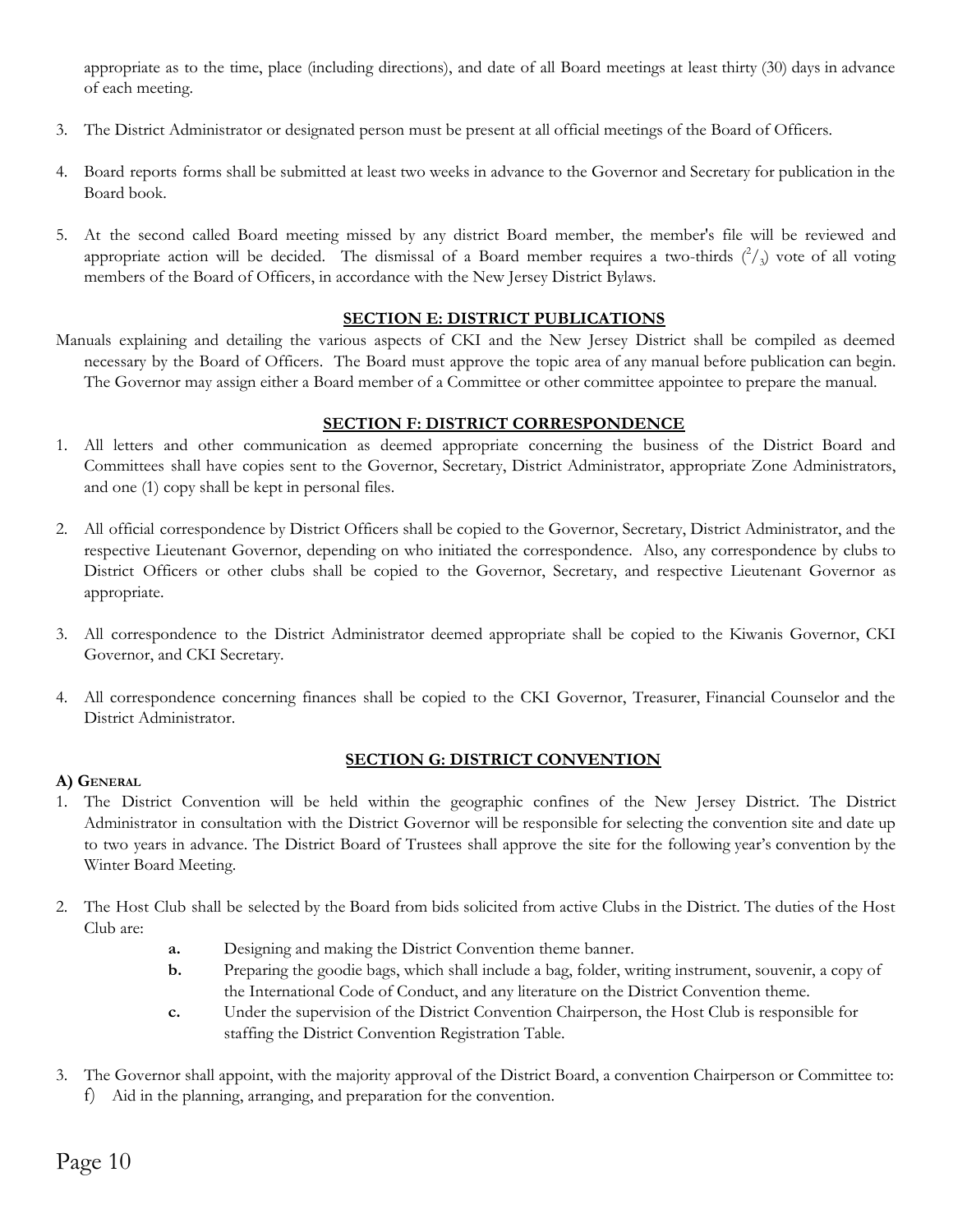- b) Prepare and mail by December 30 prior to convention a general mailing to all clubs concerning registration forms, awards criteria, tentative Convention schedule, certificate of election of delegates, petitions for District office, information and application forms for district awards, and other forms deemed necessary by the Governor or Board.
- c) Send out a follow-up mailing or requests of the Governor or Board of Officers concerning the Convention at least sixty (60) days prior to the convention date.
- d) Send out a third mailing, as appropriate, prior to the Convention.
- 4. The Governor shall mail to each club in the district and to the District Administrator, the International Director, the International Representative, the Kiwanis District Governor, and the Key Club District Governor, an official call to the annual convention not less than thirty (30) days prior to the date of the convention
- 5. The Board of Officers shall have full supervision and management over all conventions, under the guidance of the CKI District Administrator and the Kiwanis District, according to the following calendar:
	- By the September Board Meeting final decisions on changes to district awards completed so that the forms can be revised and made available to all clubs.
	- By November Board Meeting District Governor makes convention committee appointments.
	- By Winter Board Meeting:
		- Final arrangements for convention workshops completed.
		- The Board of Officers has arranged for persons to conduct invocations, benedictions, pledge/anthem, color guard and keynote speaker.
		- District Governor or Administrator shall confirm the attendance at the convention of the Key Club and Kiwanis Governor.
		- A final review and revision of the convention script shall be completed.
	- Draft versions of the script shall be made available to the board at the November and Winter Board Meetings. The District Governor, and Convention Chairman will have complete copies of the script and all other board members will have copies of the order of business and those sessions where they are participating.
	- A final convention script shall be completed no later than one week following the last Board Meeting prior to District Convention.
- 6. The Governor and the Treasurer, with the aid of the District Administrator and Financial Counselor, shall prepare a convention budget for approval at the Fall Board meeting.
- 7. The Program for each convention shall include:
	- Address by the Governor of New Jersey District Kiwanis or his/her representative
	- Address by the Governor of New Jersey District Key Club or his/her representative
	- Workshops for the purpose of stimulating enthusiasm, motivating, and educating the membership, leadership development, increasing awareness of the International Service Initiative, and increasing service activities
	- "State of the New Jersey District Circle K" address shall be given by the District Governor
	- House of Delegates sessions, in which the, new District officers elected, and proposed resolutions and Bylaws amendments considered

Farewell address by the retiring CKI Governor

Installation of the new District Board of Officers

# **B) DISTRICT AWARDS**

- All District awards with the exception of the shall be annual, running from District Convention to District Convention and shall be given for recognition of projects or accomplishments completed during that given period.
- The manner of each award shall be approved by the District Board of Officers, which shall also have the authority to maintain and finance any of the awards. No official awards other than those approved by the Board of Officers shall be presented. This does not preclude a division from having intra-divisional awards.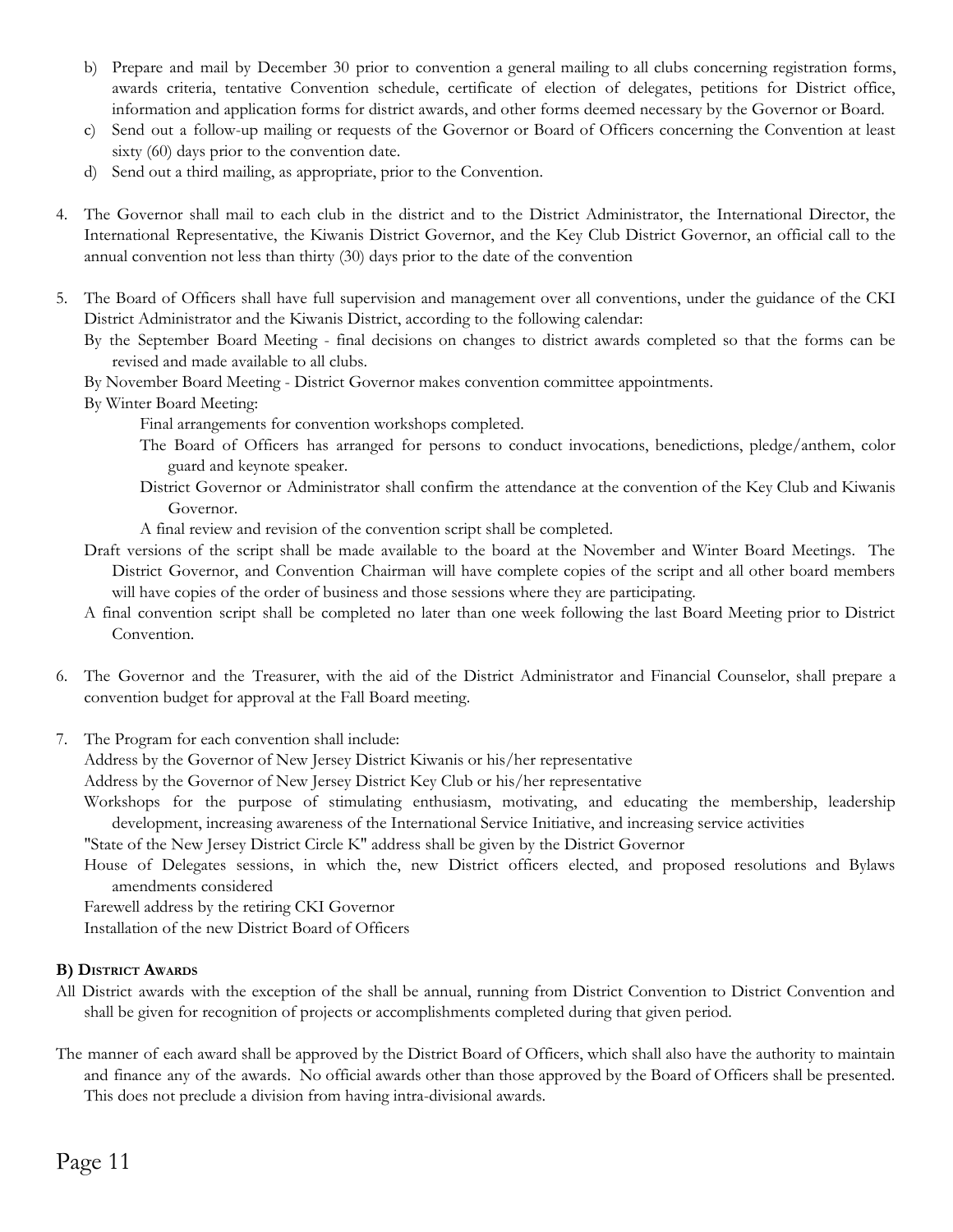- All award entries must be submitted to the District Board member specified in each respective award by the deadline specified in each respective award.
- The following administrative awards will be given based on statistics compiled by the District Secretary. No limit shall be placed on the number of awards given in each category.
	- a) Early Bird Dues Award given to all clubs that submit dues for 15 or more members (10 where applicable) postmarked by November 1 of the administrative year.
	- b) Club of the Month Award given to all club for each month that they had a service hours average of at least 5 hours per member.

# Official Awards.

#### **The official awards for this district shall include, at a minimum:**

- i. William Paterson Outstanding Club Achievement
- ii. Morris Silver Distinguished Single Service Project Award
- iii. Club President Awards
- iv. Club Vice President Awards
- v. Club Secretary Awards
- vi. Gina Marie Durham Club Treasurer Awards
- vii. Brian C. Kull Club Editor Awards
- viii. Club Committee Chairperson Awards
- ix. Interclub Award
- x. Club Scrapbook Award
- xi. Brian C. Kull Outstanding Club Newsletter Award
- xii. Outstanding Club Website Award
- xiii. Outstanding Club T-Shirt Award
- xiv. District Convention Member Mile Award
- xv. New Jersey Kiwanis Foundation Family Outstanding Kiwanis Family Relations
- xvi. Ted Hordichuk Outstanding Kiwanis Sponsorship Award
- xvii. Ronald J. Weber Outstanding Kiwanis Advisor Award
- xviii. Bruce E. Marich Outstanding Faculty Advisor Award
- xix. Robert Hawthrone Distinguished Circle K Member Award
- xx. Ralph J. Gour Distinguished New Circle K Member Award
- xxi. Oratorical Contest
- xxii. CKI Service Recognition Award
- xxiii. CKI Society of Distinguished Collegians Award
- xxiv. Robert J. Mascenik Most Service Hours by a Single Member
- xxv. International Service and Awareness Award
- xxvi. Carthage Pullman Society Induction Opportunity
- xxvii. Donald J. Cox Circle of Service Award

Awards Judging. Awards shall be judged according to specific criteria established by the Board. Awards shall be judged by the entire District Board of Officers, or committee of the whole, unless the Governor authorizes ad hoc judging committees for specific awards. Decisions by ad hoc judging committees are considered final, unless overturned by a two thirds (2/3) vote of the Board of Officers. In the case of a tie, where ad hoc judging committees are utilized, the entire District Board shall judge the award and vote. If there is still a tie, then multiple awards may be given at the discretion of the Board.

Confidentiality of Award Winners. The identities of all award winner recipients shall be held confidential until the time of award presentation.

Governor Awards. The Governor may, at his or her discretion, present any of the following awards at the annual district convention:

Page 12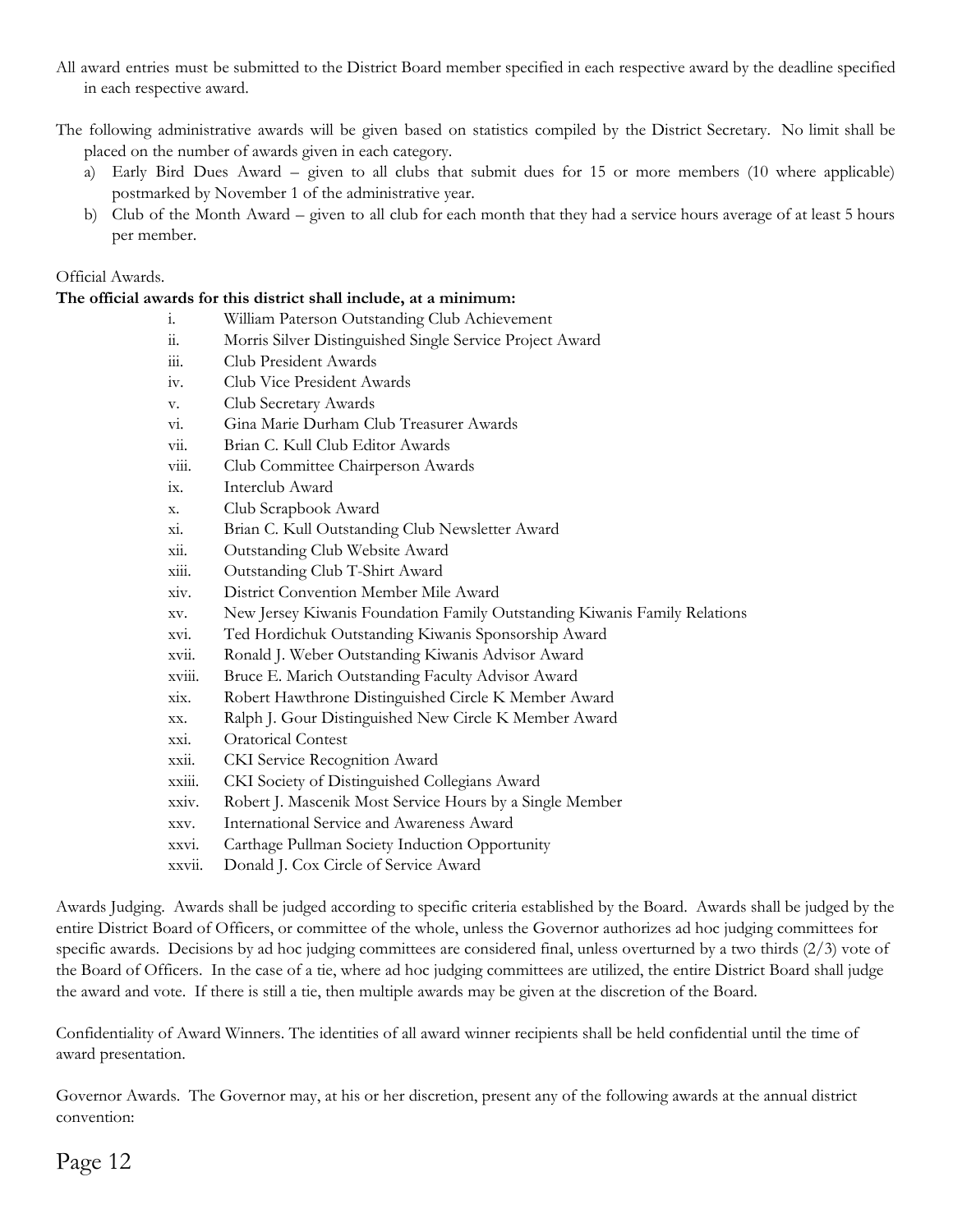"Outstanding District Board Member" and/or "Outstanding Executive Board Members" and/or "Outstanding Lt. Governor" and/or "Outstanding District Chairperson" and/or "Governor's Support" awards.

# **C) HOUSE OF DELEGATES**

- 1. The House of Delegates will convene in one session. The following shall sit at the head table: Governor, Secretary, District Administrator, International Representative, Chairpersons of the Credentials and Elections Committees, and the District Board Parliamentarian, with the Governor presiding.
	- a) The session will consider resolutions, Final Reports of the Executive Officers, Bylaw amendments, nominations of Governor, Secretary, Treasurer, Editor, and Lieutenant Governors, endorsement of candidates for International Office (President, Vice-President, Representative, and general office) and such other business as may properly come before the House.
	- b) Voting delegates and delegates-at-large will be seated in a restricted section. All others present will be accommodated in a designated gallery section and may not participate in the sessions without permission of the House of Delegates.
	- c) The District Administrator shall be a non-voting member of the House of Delegates. He/she will be available for consultation on matters of parliamentary procedure.
	- d) The active and/or verbal support of any candidate running for District office by any voting Board member shall be prohibited.
- The Committee on Credentials shall admit the voting delegates into the House the Delegates and present a report in the House of Delegates.
- The Committee on Elections shall have general charge of the House of Delegates sessions, including distribution, collection, and counting of ballots.

#### **D) NOMINATIONS AND ELECTIONS**

- 1. Nominees for Governor, Secretary, Treasurer, Editor, and Lieutenant Governor must be active members in good standing in a club of the District who, prior to election, have submitted written certification and enrollment verification to the District Governor by the deadline established in **District Officer Service Agreement**, that they will carry out the duties and responsibilities of such office. Those persons who do not submit the proper written certification by the established deadline will not be permitted to participate in divisional caucuses in the manner described in **Section G, Subsection D, Item 2** of these Policies and Procedures.
- 2. Caucuses will be held Friday Evening after the Opening Session, at which time candidates for offices of Governor, Secretary, Treasurer, Editor, and Lieutenant Governor may be introduced, present their platforms, and answer questions.
	- a) Assignment of Divisions to caucuses and selection of caucus moderators shall be made by the Governor and Elections Committee Chairperson.
	- b) Each caucus will decide rules of procedure.
	- c) Only members of a caucus shall be allowed to ask questions of the candidates.
	- d) Kiwanis-Family guests and District Officers shall be allowed to visit a caucus.
	- e) Candidates may bring three members into a caucus to serve as his/her campaign staff.
	- f) In no way shall the House of Delegates limit the number of candidates that can be endorsed for International Office.
- 3. When the agenda of the House of Delegates calls for nominations of candidates, the presiding officer shall receive nominations for the office of Governor. Nominees who submitted written certification will be accepted first, in alphabetical order, followed by any other nominations on the floor. The same procedure will be used for nominations for Secretary, Treasurer, Editor, and Lt. Governor. The nominations for Governor shall be closed and the balloting conducted. When the result of the election has been announced, the same procedure will be repeated for the Secretary, Treasurer, Editor, and Lt. Governor elections. Unsuccessful candidates in prior ballots may be nominated in subsequent elections.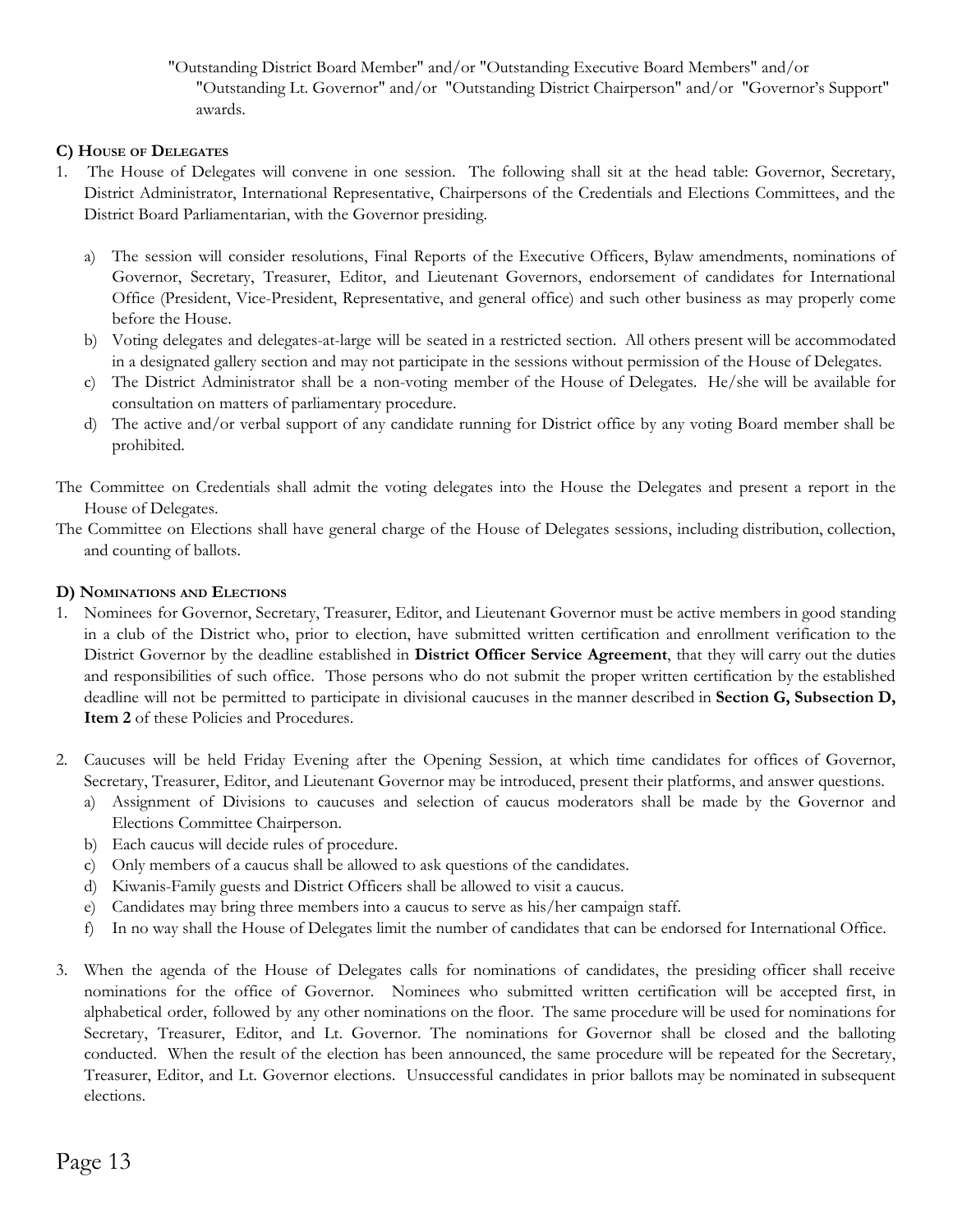- 4. All nominees must be present at the time of nomination and must adhere to the following limits:
	- a) Governor Nominating speech of one minute, two minutes for nominee's speech
	- b) Secretary, Treasurer, Editor, Lt. Governors Nominating speech of one minute, one minute for nominee's speech.
	- c) Persons nominated on the floor of the House of Delegates are granted the same privilege under the same time limitations
- 5. The Committee on Credentials, prior to each session, shall provide the Committee on Elections with a list of the voting delegates, including the delegates-at-large, registered and present at the convention. The Chairperson of the Credentials Committee shall report to the House of Delegates the following information as may often be necessary:
	- d) Number of club delegates present and the number of clubs represented
	- e) Number of delegates-at-large present.
	- f) Total number of votes necessary for a simple two-thirds  $\binom{2}{3}$  majority of the seated delegates.
- 6. During the Saturday session of the Meet the Candidates, the candidates for Governor will participate in a Governor's Debate session, conforming to the following rules:

Each candidate will have two (2) minutes to speak in the order of nomination.

Each candidate, in succession, will be asked three pre-determined questions that are not provided to candidates in advance. Candidates will have one (1) minute to answer each question. The question will be determined and asked by the current Governor and/or Elections Committee Chairperson.

- 7. During the Meet the Candidates session, candidates for Secretary, Treasurer will have one (1) minute to speak in order of nomination. The same procedure will be followed for Editor and Lt. Governor of each division.
- 8. Voting shall be by written ballot. The first round of Lieutenant Governor elections will take place at one time on the ballot. No person shall be permitted to vote whose name does not appear on the list of voting delegates. Cumulative voting and voting by proxy will not be allowed. No ballot will be counted on which it appears that the delegate has voted for a greater number of nominees for said office than there are vacancies to be filled and candidates to fill them.
- 9. All winning candidates must receive a majority of votes cast. If in races with three or more candidates no candidate receives a majority, the candidate receiving the lowest number of votes will be dropped and another ballot conducted. This procedure will be repeated until such time as one candidate receives a majority of all votes cast. It is strongly suggested that if three (3) or more candidates are running for the office of Governor, a run-off ballot be held on Saturday afternoon.
- 10. The Elections Committee shall report promptly the results of each balloting. The reports shall be signed by the Chairperson and the District Administrator. After the Committee has reported, the Chairperson will deliver a copy of each report and all ballots to the District Administrator to be retained by him/her for a period of ninety (90) days following the close of the convention, after which time the ballots shall be destroyed.
- 11. In a situation of a race with three or more candidates, if no candidate receives a simple majority vote the candidate receiving the lowest votes will be dropped from the ballot and the election will move to a run-off between the two remaining candidates. The procedure will be repeated until one candidate receives the majority of all votes cast. In a situation of a race with two or more candidates receiving an equal number of votes, the chair will break the tie between the candidates.
- 12. Literature shall be submitted to the District Governor and District Administrator for approval by a date determined by the District Board by the Fall Board Meeting. Once approved, the literature will be sent to the person to be determined by the district board for publication. No literature may be given out by candidates. All literature should be one sheet (front and back) of  $8\frac{1}{2}$ " by 11" white paper.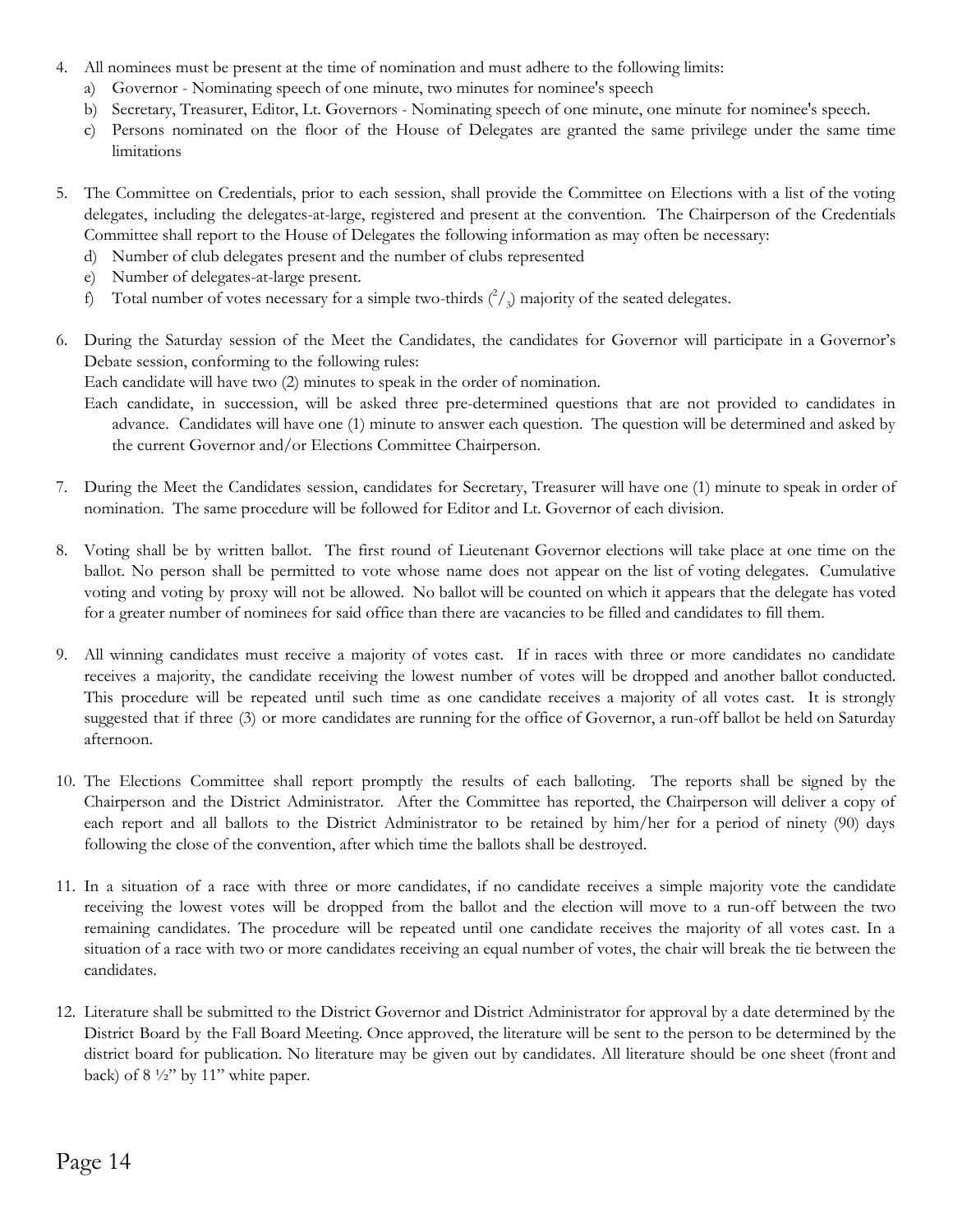- 13. All grievances shall come to the attention of the New Jersey District CKI Board. Any candidate has the right to petition the District Board in response to any allegations of misconduct. The final decision rests with the New Jersey District CKI Board of Officers.
- 14. All individuals seeking Endorsement for International Office:
	- **A.** May be nominated from the floor during the House of Delegates.
	- **B.** Must participate during a round of caucusing during the House of Delegates
	- **C.** Voting for International Endorsement must take place by a ballot vote.
	- **D.** An official endorsement for international office may be granted if the candidate receives a super-majority  $(2/3)$  vote.
	- **E.** All motions for voting by acclimation, voting through a resolution, voting by unanimous ballot and other similar motions shall be called out of order by the chair of the meeting.

# **E) CAMPAIGNING FOR DISTRICT OFFICE**

- 1. Any candidate may not campaign until thirty (30) days prior to the start of the District Convention. This includes district technology and phone calls.
- 2. The only people allowed to actively campaign for a candidate shall be current CKI members. No more than three (3) members can serve on a candidate's campaign staff.
- 3. No District Board member past or present may actively campaign for a District Candidate other than themselves.
- 4. No campaigning will be allowed between the hours of 1:00 a.m. and 7:00 a.m. during Convention. This includes informal caucusing. Informal caucuses shall be defined as any discussion between a candidate and two or more CKI members except members of the campaign staff or the candidate's home club.
- 5. Any candidates found in violation of this Campaigning Policy may be subject to disqualification upon suggestion of the District Board.

# **SECTION H: DISTRICT OFFICER SERVICE AGREEMENT**

#### **A) CANDIDATES**

- Candidates for the District offices of Governor, Secretary, Treasurer, Editor, and Lieutenant Governor shall be required to read, sign, and submit the District Officer Service Agreement, to the District Administrator by 11:59 PM on the Friday of District Convention.
- Candidates for the District Committee Chairperson appointments shall be required to read, sign, and submit the Committee Chair Service Agreement, to the District Governor

#### **B) BOARD MEMBER SUSPENSION & REMOVAL**

- 1. By the 20<sup>th</sup> day of every other month, the District Governor shall review the service agreements of each voting member of the District Board. If any of the board members are found to be in violation of a significant portion of their service agreement, the Governor will submit a letter of warning outlining the sections in violation and the reasoning behind the findings. Within five days of notification, there will be a coaching meeting held via telephone between the Governor, the Administrator, and the board member in question.
- In subsequent months if the same board member is found in violation again by the Governor, the Governor must submit a letter of complaint outlining all sections either still in violation or newly in violation and the reasoning behind the findings. The Governor is required to call an emergency board meeting to discuss the suspension of the board member in violation. At the meeting, the Governor must present independent unbiased reports outlining the sections being violated and what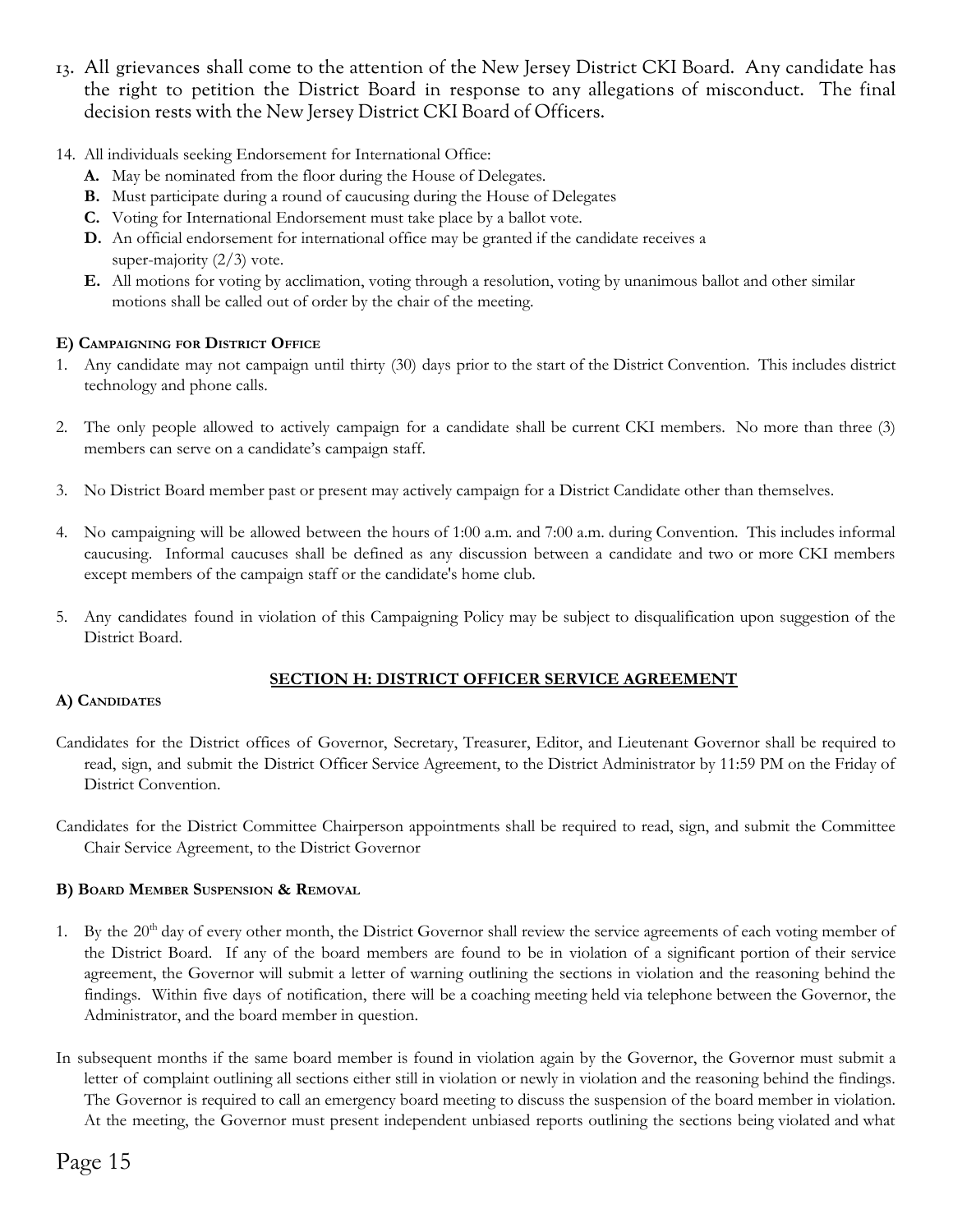constitutes those violations. The Governor and District Administrator shall not provide recommendations to the board, but rather provide the board with all necessary information and evidence to make a decision. Upon the completion of their presentation, the District Board may then move into discussion. Upon completion of discussion or motion to call the question the District Board must then move to a vote to determine if the board member shall be suspended.

- 2. District Board Members, who are suspended by a majority vote of the elected voting District Board, shall lose their right to vote during the suspension period and not be eligible to file vouchers. During the suspension period, the board member will not count toward the calculation of thresholds when conducting district business. Half way through the suspension period there will be a coaching meeting held via telephone between the Governor, the Administrator, and the board member in question. The suspension period for all board members will be set by the Governor and District Administrator for a time frame of at least two (2) weeks but not to exceed six (6) weeks.
- 3. At the end of the suspension period the District Governor shall review the progress of the suspended board member. If the member is found to have improved and completed all task, the governor may automatically remove the board member from suspension; the board member in question shall regain all privileges as a voting member of the district board. . If they have not, they must call an emergency board meeting. At this meeting the Governor and Administrator shall present their findings to the District Board. If the board finds the progress to be unsatisfactory, the board will then move directly to a motion for removal from district office as outlined in **Article 5 Section 6** in the New Jersey District Bylaws.

# **C) GOVERNOR SUSPENSION & REMOVAL**

- 1. By the 20<sup>th</sup> day of every other month, the District Secretary shall review the service agreement of the District Governor. If the Governor is found to be in violation of a significant portion of his/her service agreement, the Secretary will submit a letter of warning outlining the sections in violation and the reasoning behind the findings. Within five days of notification, there will be a coaching meeting held via telephone between the Secretary, the Administrator and the Governor.
- In subsequent months if the District Governor is found in violation by the Secretary and, the Secretary must submit a letter of complaint outlining all sections either still in violation or newly in violation and the reasoning behind the findings. The Secretary is required and authorized to call an emergency board meeting to discuss the suspension of the board member in violation. At the meeting, the Secretary and District Administrator must present independent unbiased reports outlining the sections being violated and what constitutes those violations. The District Secretary shall not provide recommendations to the board, but rather provide the board with all necessary information and evidence to make a decision. Upon the completion of their presentation, the District Board may then move into discussion. Upon completion of discussion or motion to call the question the District Board must then move to a vote to determine if the Governor shall be suspended.
- 2. If the District Governor is suspended by a majority vote of the elected voting District Board, he or she shall lose their right to vote during the suspension period, not be eligible to file vouchers, and shall relinquish his or her right to preside over all duly called meetings of the New Jersey District Board of Officers. During the suspension period, the Governor will not count toward the calculation of thresholds when conducting district business. Half way through the suspension period there will be a coaching meeting held via telephone between the Secretary, District Administrator, and the District Governor. The suspension period for a suspended Governor, will be set by the District Secretary and District Administrator for a time frame of at least two (2) weeks but not to exceed six (6) weeks.
- 3. At the end of the suspension period the District Secretary and District Administrator shall review the progress of the suspended Governor and call an emergency board meeting. At this meeting the Secretary and Administrator shall present their findings to the District Board. If the board finds the progress to be satisfactory, they have the option to revoke suspension by a majority vote; the Governor in question shall regain all privileges as a voting member of the district board and regain the right to preside over New Jersey District Board meetings. If the board finds the progress to be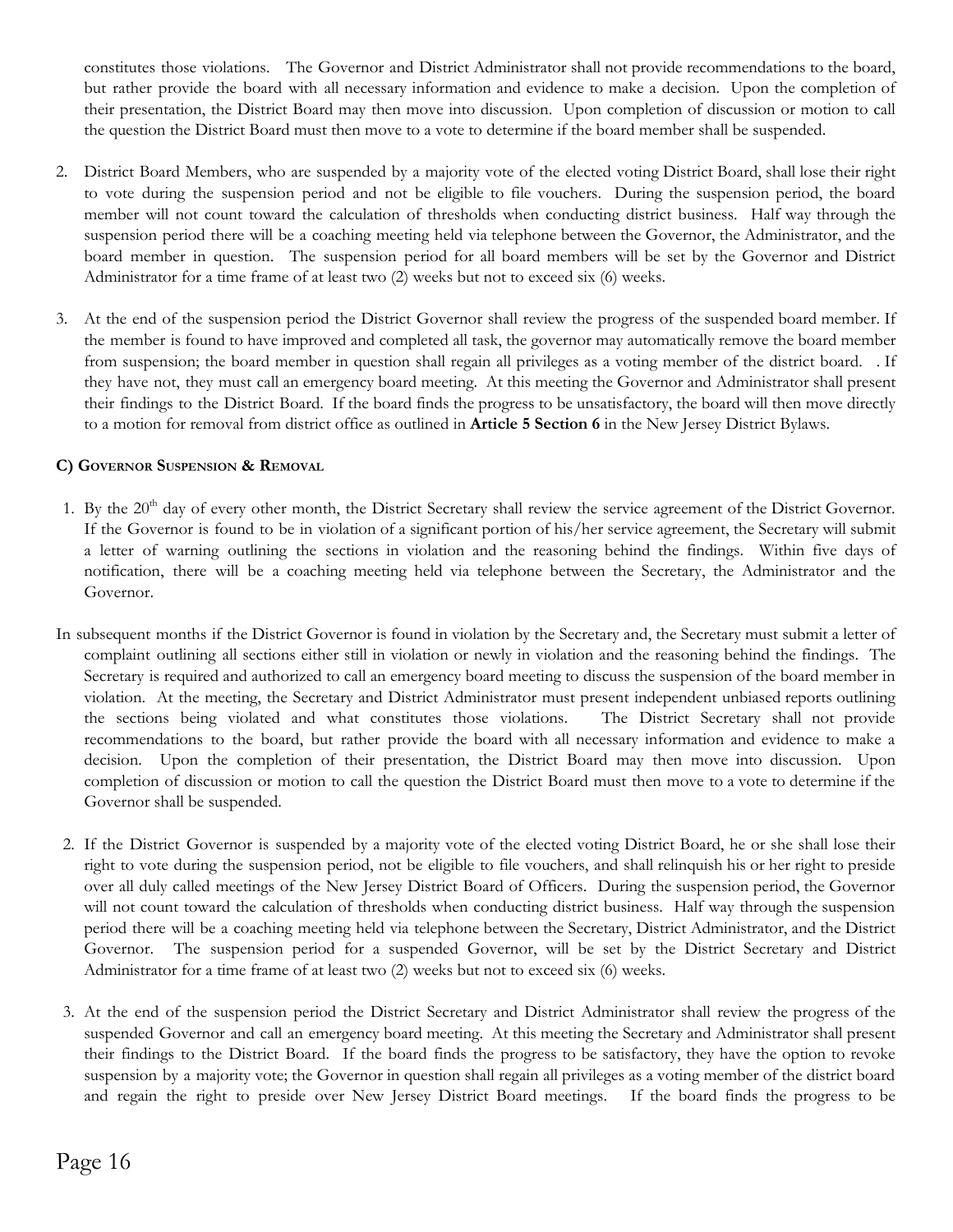unsatisfactory, the board will then move directly to a motion for removal from district office as outlined in the New Jersey District Bylaws.

# **SECTION I: INTERNATIONAL CONVENTION**

- 1. The Board of Officers shall appoint a designate to serve as On To International Convention (OTIC) Chair for the following year by the Winter Board Meeting.
- 2. A mailing containing prices of transportation, information on the convention, and any other pertinent information should be sent to all clubs. A list of people interested in attending the convention should be gathered, and these people should be kept informed on travel arrangements and costs and other District involvement regarding the convention.
- 3. The Governor shall see that the District is represented by as many delegates as possible.

# **SECTION J: INSIGHT**

- 1. The District shall sponsor no less than one (1) inter-divisional training rally in a strategic area of the District to be conducted in or near the month of November each year.
- 2. The District Board, before leaving office, may reserve the site for the INSIGHT of the next administration.
- 3. The emphasis at the rally shall be on membership education and growth, CKI history, the purposes and function of the District and International structures, duties of officers at all levels, and Kiwanis-Family relations. Additional emphasis will also be placed on the importance and role of members themselves in the operation of Circle K, along with methods of developing leadership skills.
- 4. Elected District Officers are expected to attend the Rally.
- 5. The value of attending the upcoming District Convention shall be stressed.

# **SECTION K: DIVISIONS**

1. The District Board has the complete responsibility to make appropriate divisional assignments to the Circle K club in the New Jersey District.

- 2. The clubs in the New Jersey District will be in divisions as follows:
	- A. Metro Division
		- a. Saint Peter's University
		- b. Caldwell University
		- c. New Jersey Institute of Technology
		- d. Seton Hall University
		- e. Montclair State University
	- B. Seabreeze Division
		- a. Rutgers University
		- b. Rider University
		- c. The College of New Jersey
		- d. Brookdale Community College
		- e. Monmouth University
	- C. Garden Division
		- a. Stockton University
		- b. Rowan University
		- c. Atlantic Cape Community College

3. This list is not complete and may be added to or changed when approved by the District Board of Officers at any District Board Meeting.

Page 17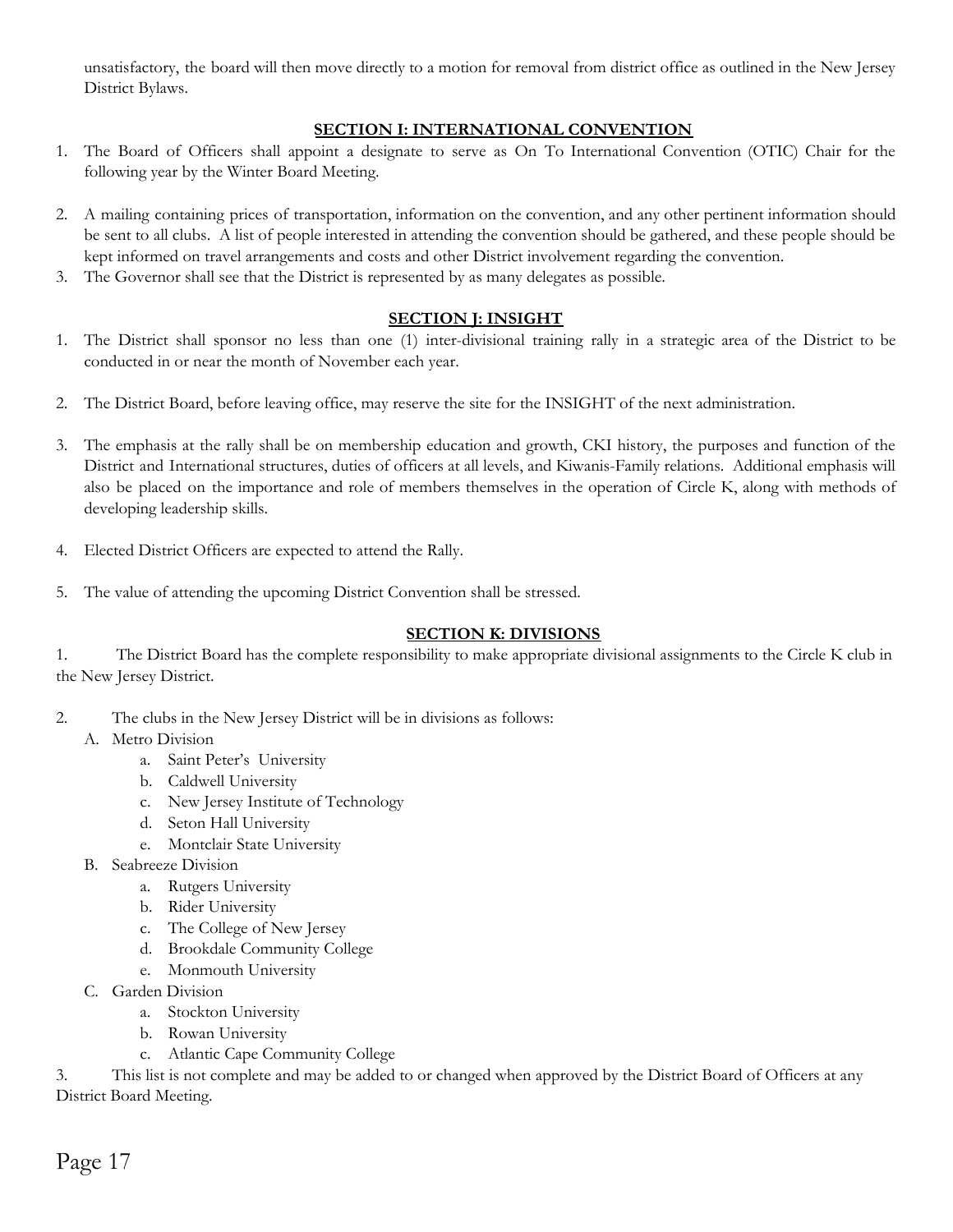# **SECTION L: CLUBS**

- 1. Bylaws: Each member Circle K club shall adopt and keep current bylaws, consistent with the Circle K International Standard Form for Club Bylaws. Such bylaws shall be filed with the Laws, Regulations, & Awards Chairperson.
- 2. Club Status/Good Standing:
	- a. Circle K clubs that are on 4-year campuses and have more than 1000 students; paying dues to this district for fifteen (15) or more members shall be considered in good standing with this district for the sole purpose of awards and holding district office If Dues are not paid by December 1, the Governor will follow the rules as set in Section H of these Policies and Procedures.
	- b. Circle K clubs that are on 2-year campuses or a 4-year campus with less than 1000 students; paying dues to this district for ten (10) or more members shall be considered in good standing with this district for the sole purpose of awards and holding district office If Dues are not paid by December 1, the Governor will follow the rules as set in Section H of these Policies and Procedures.
	- c. All clubs must pay dues by March 1 in order to have certified delegates at the District Convention.
- 3. District Directory Information
	- a. Each member Circle K club shall provide the District Secretary with all information requested for the District Directory, including but not limited to: all Executive Board Officer addresses, telephone numbers, electronic mail addresses, club meeting times and locations and sponsor Kiwanis Club information, by the dates requested by the District Secretary.
	- b. Information for the fall directory must be provided by each club to the District Secretary no later than September 5th of each year. Such information can be included with the Monthly Report From (MRF) which is due on September 5th.
- 4. Monthly Report Forms (MRFs): The Secretary of each member club shall file a club Monthly Report Form (MRF) through the digital yearly form.

# **SECTION M: SERVICE**

- 1) Service entails the betterment of the community or generally helping someone/a cause without receiving pay.
- 2) A service hour entails work performed by a CKI member in good standing to a service project.
- 3) This service hour must be open to all CKI members in good standing, regardless of gender, sexual orientation, major, and field of study.
- 4) Travel to events that have a purpose solely for service shall be considered service hours. (Travel to events such as Insight, District Convention, and CKIx **do not** count as service).
- 5) A service hour does not entail time spent at unpaid internships or any courses completed for credit.
- 6) Board meetings and general club meetings do not count for service hours. If a service project is done at a board/club meeting, the duration of the time the project takes place can be counted as service.
- 7) Service administration (the act of preparing for a service project) shall be considered service hours. Tabling for recruitment does count as service.
- 8) All proceeds raised during a fundraising activity must be applied toward a charitable entity for the fundraiser to be considered a service project.